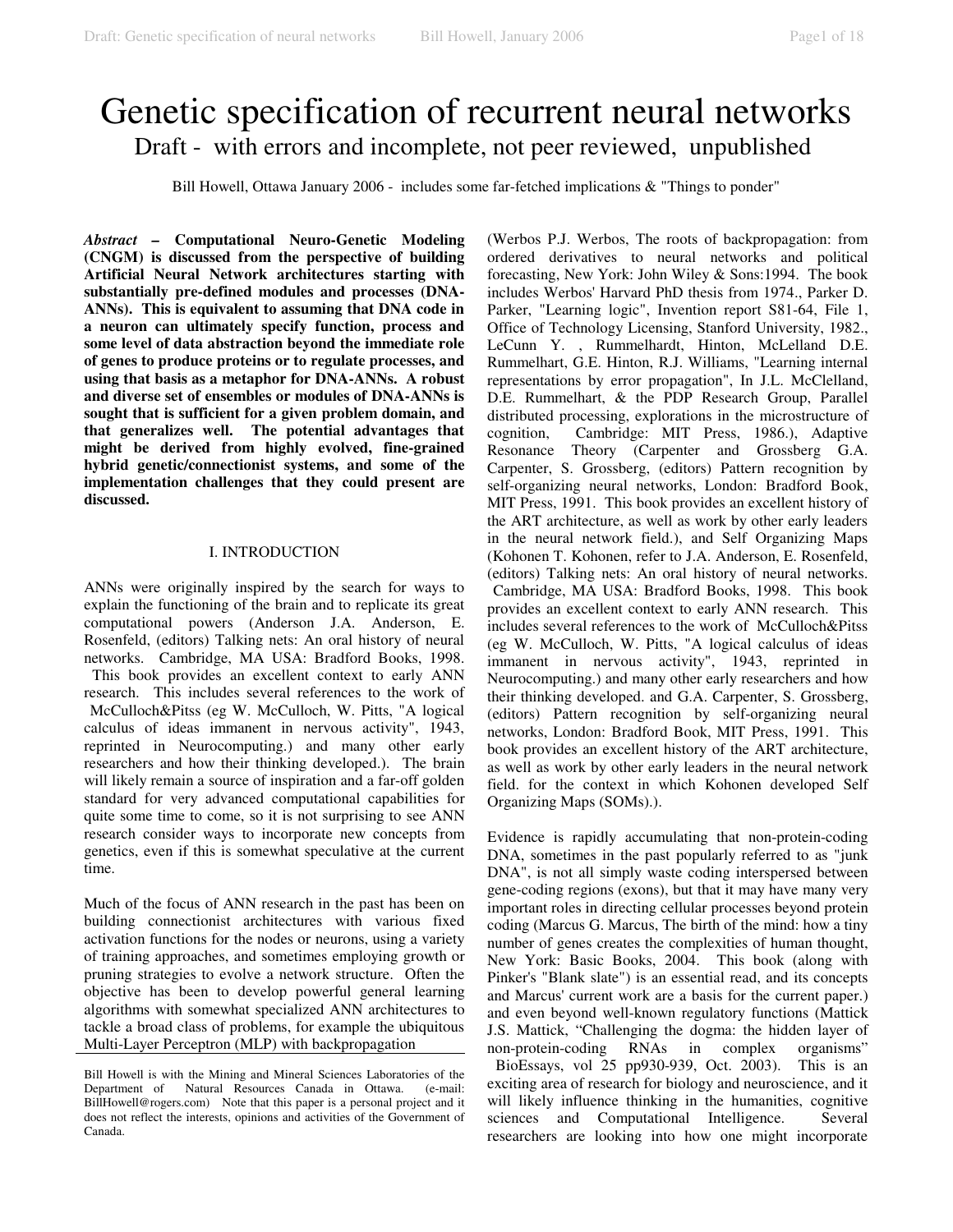DNA-like capabilities into Artificial Neural Networks (ANNs), or apply ANN methods to better understand and model the role of genetics in biological NNs. This work, currently described by Kasabov's phrase "Computational Neuro-Genetic Modeling" N. Kasabov, L. Benuskova, S.G. Wysoski, "Computational neurogenetic modelling: Gene networks within neural networks" Proceedings of the International Joint Conference on Neural Networks, Budapest, IEEE, is proceeding even though our knowledge of the biological processes is still in its infancy.

Work relating genetics and neuron or brain information processing is very broad, and is discussed in more detail in Section II.A. However, it is worthwhile to quickly list a few subjects:

- DNA as a memory molecule in early work (Crick and others B.F. Vanyushin, N.A. Tushmalova, L.V. Gus'kova, "Methylation of brain DNA as an index of participation of the genome in mechanisms of individual acquired memory", Doklady Akademii Nauk SSSR, vol219, pp742-744, November 1974. translated by Plenum Publishing, New York, 1975. to D.H. Adams, "Triplet code-indepenent programming of living systems organisation by DNA: the link with intelligence and memory", Medical Hypothesis, vol44, pp419-427, 1995. ), although experiments haven't supported this;
- CNGMs as a means of modelling the the EEG signature of gene networks (Kasabov N. Kasabov, L. Benuskova, S.G. Wysoski, "A Computational Neurogenetic Model of a Spiking Neuron", Proceedings of IJCNN 2005, International Joint Conference on Neural Networks. Montreal, paper#1768, pp 446-451, 31 July – 4 August  $2005.$ :
- Ontogeny, or growth of the brain, and how genes can efficiently do this (Storjohann and Marcus R. Storjohann, G.F. Marcus, "NeuroGene: Integrated simulation of gene regulation, neural activity and neurodevelopment", Proceedings of IJCNN 2005, International Joint Conference on Neural Networks. Montreal, paper#1646, pp428-433, 31 July – 4 August  $2005.$ :
- Nature versus nurture models of the relative importance of genetics and learning to retinotopic mappings (Thivierge J-P. Thivierge, E. Balaban, "Faithful Retinotopic Maps with Local Optimum Rules, Axonal Competition, and Hebbian Learning", Proceedings of IJCNN 2005, International Joint Conference on Neural Networks. Montreal, paper#1491, pp2760-2765, 31 July – 4 August 2005.);

As a complement and contrast to the above work, this paper focuses on the genetic specification and operation of ANNs, simply referred to as DNA-ANNs, for which a core architecture and learning is pre-specified but the DNA-ANN may still learn and evolve over time in a variety of environments. The ultimate intent is to utilize a diverse combination of DNA-ANN architectures and learning methods such as mentioned in the second paragraph of this introduction. Additionally, there is some emphasis on recurrent neural networks in this paper (RNNs, referred to as DNA-RNNs when incorporating genetics).

Section II of this paper summarizes three key sources of inspiration for DNA-RNNs: genetics; computational models of neuron and brain function; and trends with ANNs. The sub-section on genetics overviews some advances in interpreting the diverse roles of DNA, and more specifically overviews current work on the DNA specification of the brain and the way in which it is structured and functions. Section III lists the benefits that we hope to achieve by this pre-specification, and Section IV expands the discussion to issues raised by DNA-ANNs but which have a much broader significance, in particular with respect to our concepts of the mind.

### II. INSPIRATION FOR DNA-ANNs

*A. Inspiration from Genetics: beyond protein coding and regulation*

### *1. DNA beyond genes and immediate regulatory function*

Conventionally, "genes" might have been thought of as being "assembly language programming" for proteins, almost in a literal sense. This process involves finding the appropriate starting point on the DNA, culling out non-protein-coding sequences of mRNA (introns, part of npcDNA) from coding regions (exons) as indicated by spliceosomes. The mRNA is then used in ribosomes for the assembly of proteins. Occasionally, "decision points" occur in gene sequences that can result in different final proteins, depending on the regulatory function of a small component of npcDNA.

Additionally, a protein or enzyme may have different functions in different cell types, meaning that there is some degree of "overloading" (multi-functional roles) for some genes. This concept is revisited in Section III.

However, for a long time researchers have suspected that the role of DNA goes much further than merely coding for proteins, that life was not merely a "combinatorial soup" (Mattick J.S. Mattick, "Challenging the dogma: the hidden layer of non-protein-coding RNAs in complex organisms" BioEssays, vol 25 pp930-939, Oct. 2003) that coincidentally gave rise to the tremendously detailed, complex and specific anatomy and physiology of the cells and of entire organisms (Mattick J.S. Mattick, "The hidden genetic program of complex organisms", Scientific American, pp60-67 Oct. 2004. See also http://imbuq.edu.au/groups/mattick, Ast G. Ast, "The alternative genome" Scientific American, vol 292 issue 4, Apr. 2005, pp58-65, Eddy S.R. Eddy, "Non-coding RNA genes and the modern RNA world" Nature Reviews Genetics, vol 2, pp 919-929, Dec. 2001, Gibbs W.W. Gibbs, "The unseen genome: Gems among the junk" Scientific American, vol 289 no 5, Nov. 2003 pp46-53).

Moreover, while it seemed that there should be a greater role for DNA than simply as "assembly language programming", it was also clear that the "genes" of eukaryotic organisms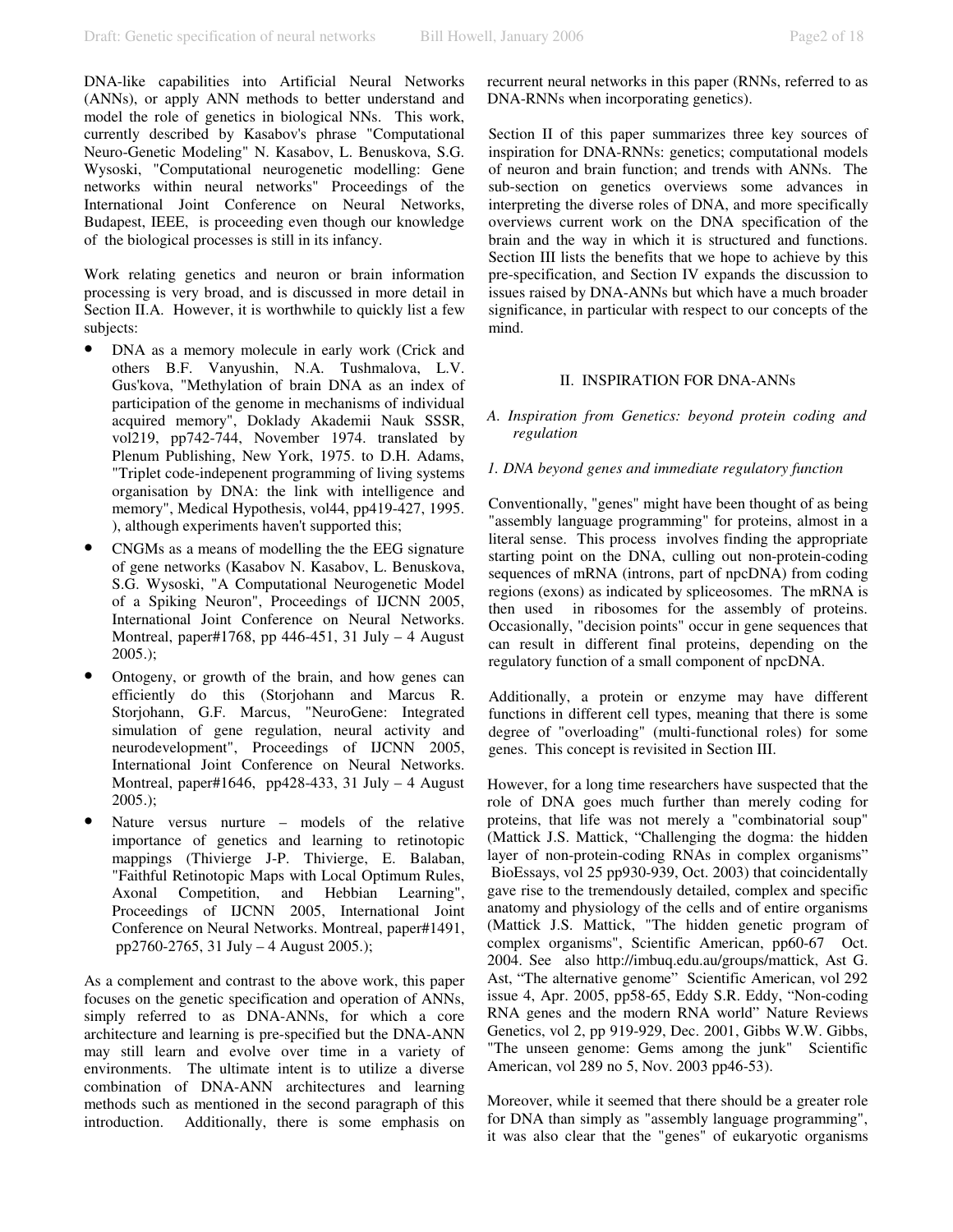(having cells with a nucleus as opposed to prokaryotic organisms with non-nuclear cells) account for only a small portion of the total DNA. For example, earlier estimates were that only  $\sim 1.5\%$  of the 3.2 Giga base-pairs of amino acids in human DNA codes for proteins (less now, given the lower estimates of today's total gene counts!), and yet most DNA is transcribed to RNA! Furthermore, (Mattick J.S. Mattick, "The hidden genetic program of complex organisms", Scientific American, pp60-67 Oct. 2004. See also http://imbuq.edu.au/groups/mattick) points out that there is a poor relation between an organism's complexity and the number of protein-coding genes, but there is a more consistent relation between an organism's complexity and the amount of npcDNA. His description of the Cambrian period bio-complexity explosion  $(-1)$  Gy ago), and the rest of his analysis provide a substantial basis for going beyond the "central dogma of biology", that DNA only codes for genes and or their direct regulation. Highly complex architecture argues for the need or advantage and power of precise plans and "drawings" that are highly specific, either in the case of human buildings or biological systems.

The past expression "junk DNA" had perhaps conveyed the message that much of the DNA may simply be a wasteland of leftover code from past or modified needs, code resulting from replication errors, or code that served as a buffer to protect against certain types of error. While some of the npcDNA may have arisen by such mechanisms, the impression that much of it is "junk" could possibly be one of the great misnomers of scientific history. Furthermore, perhaps genes are merely the simplest and lowest level of coding on the DNA, just a starting point for much more powerful functionality and abstractions to be discovered.

Changes in DNA or its expression can occur through mutation, crossover of genes (diploid cells and sexual reproduction), and epigenetically (including cell differentiation). Epigenetic changes affect which sections of DNA occur through changes in the availability or in the "locking up" of sections of chromatin, the structures comprised of disk-like histones around which DNA sections are coiled. Methylation of sites, for example, either mask or reveals DNA code for use in the cell. More recently, researchers are focusing on non-protein-coding RNA and micro-RNA . The latter consists of segments of RNA that can perhaps be as short as 15 to 35 base pairs, and are thought to play a role in regulating gene expression. The work of Kim, Krichevsky et.al. J. Kim, A. Krichevsky, Y. Grad, G.D. Hayes, K. Kosik, G.M. Church, G. Ruvkun, "Identification of many microRNAs that copurify with polyribosomes in mammalian neurons" PNAS vol 101 no 1, 06Jan04, pp360-365. focuses on the role of micro-RNA on neuron-related genetics, and shows that micro-RNA can play a gene-regulatory role by influencing spliceosome decision points.

There have been a couple of strange anomalies in the application of genetic theory to ANNs:

• Duplication - Marcus G. Marcus, The birth of the mind: how a tiny number of genes creates the complexities of human thought, New York: Basic Books, 2004. This

book (along with Pinker's "Blank slate") is an essential read, and its concepts and Marcus' current work are a basis for the current paper. has described the great power of DNA duplication for biological systems, wherein a duplicate copy of DNA coding offers the opportunity of introducing errors, crossover, or mutations in the code while still retaining the functionality of the original copy (or visa versa). This provides a huge improvement in the ability to carry out "genetic experimentation" in natural systems. However, although one may interpret some earlier papers as being somewhat in this light (Fogel D.B. Fogel, (editor) Evolutionary computation: The fossil record: Selected readings on the history of evolutionary algorithms. Piscatoway, NJ: IEEE Press, 1998), this does not seem to have been widely adapted in the Computational Intelligence field prior to ~1998.

"Nature versus Nurture" - Even more importantly, we should consider that the "nature versus nurture" debate has been largely anachronistic ever since a rough estimate of the the quantity of DNA base pairs and of the number of neurons and synapses have been available. As pointed out by Pinker S. Pinker, The blank slate, New York: Penguin Books, 2003. Pinker's book provides a much broader and deeper analysis of many of the concepts discussed in tgis paper. and Marcus G. Marcus, The birth of the mind: how a tiny number of genes creates the complexities of human thought, New York: Basic Books, 2004. This book (along with Pinker's "Blank slate") is an essential read, and its concepts and Marcus' current work are a basis for the current paper., DNA cannot fully specify the complete details of the brain, and it seems clear to this author that some randomness in addition to repetitiveness must result from ontogeny (growth) of the brain, and that this is NOT "environmentally driven". We have at the least a three-legged stool (nature, ontogeny, nurture), and most likely there are more stool legs than that. Additionally, we still cannot yet measure the complete DNA nor epigentics for individuals in experiments, and don't know what most variations will mean. Therefore in a practical sense our measure of "nature" is far from complete. While dichotomies for a complex systems are useful for pedagogical reasons and to stimulate thinking when introducing a subject, if one is not careful they may become less a tool for enlightenment and more a tool for the marketing of beliefs and opinions.

### *2. DNA and the brain*

*[Minsky M. Minski and S. Papert, Perceptrons, MIT Press, Cambridge, MA, 1969.. Quoted by Emil M. Petriu, "Neural Networks: Basics" (tutorial) ttp://ebrains.la.asu.edu/~jennie/tutorial/Emil\_M\_Petriu.pdf ]: "The marvelous powers of the brain emerge not from any single, uniformly structured connectionist network but from highly evolved arrangements of smaller, specialized networks which are interconnected in very specific ways."*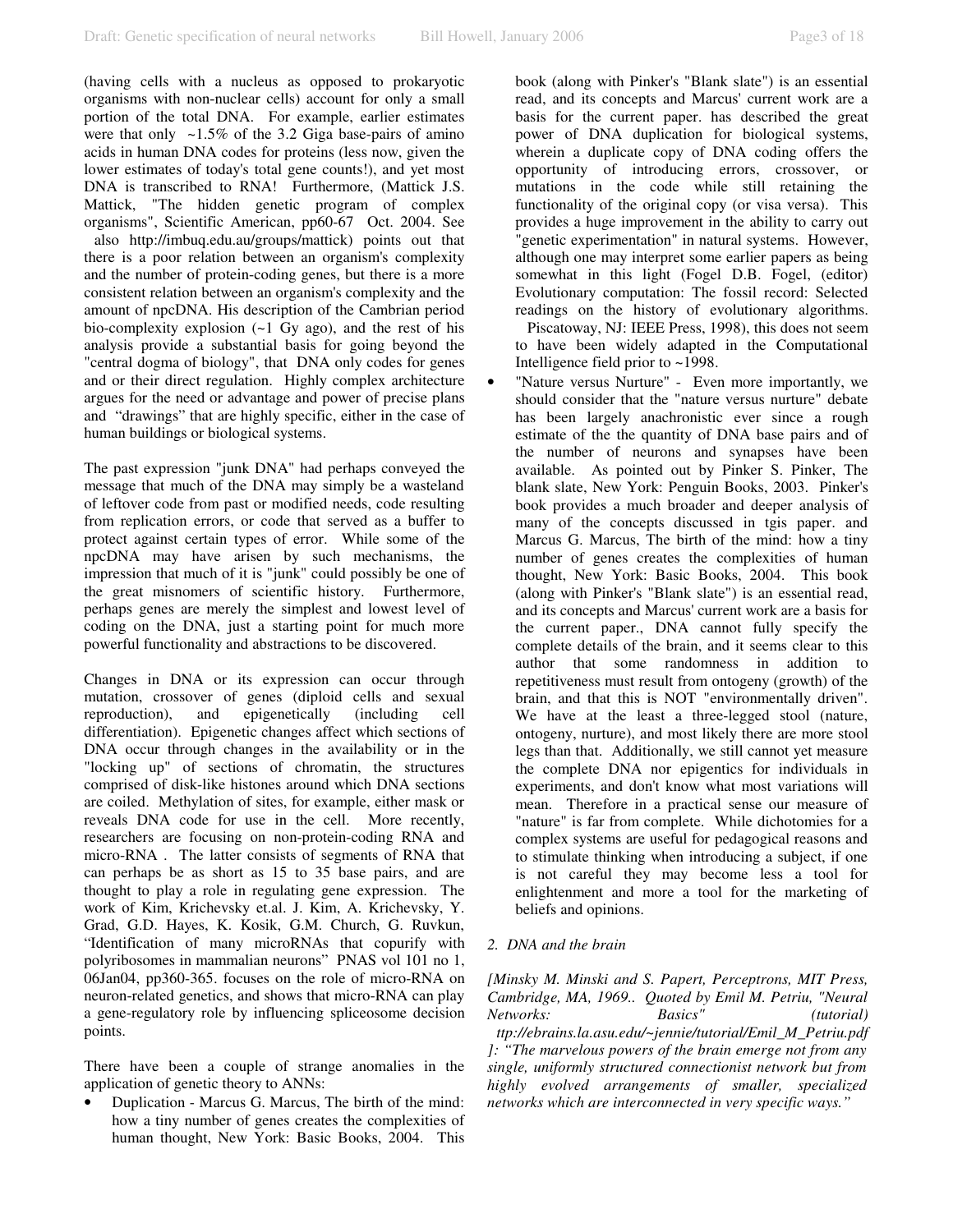Clearly, brain growth or ontogeny is a very highly ordered and directed process, and while there is a high degree of variability in comparing brains and brain function between individuals (based on anatomy, fMRI etc), there is also an extremely high degree of commonality and regularity. Strikingly similar adult human behavior by identical twins separated at birth and the theory of Universal Generative Grammar for linguistics (Chomsky N. Chomsky, as quoted in Pinker 1994) are good examples of arguments for the prespecification not just of "normal" anatomy and physiology, but of a great deal of "initial content" for the brain (data, functions, operating systems and likely far beyond that to use an admittedly poor metaphor from computing, but one that is easy to relate to). Steven Pinker's book "The blank slate" S. Pinker, The blank slate, New York: Penguin Books, 2003. Pinker's book provides a much broader and deeper analysis of many of the concepts discussed in tgis paper. summarizes a wide range of results, many of which have been known for a long time, that dispel the "blank slate" concept of the brain learning everything from scratch. The expression "blank slate" will be used often in this paper to contrast DNA-ANNs, which have at least some pre-specified initial content, with ANNs that only start to learn or evolve when presented with data.

Researchers have long conjectured about a more direct information processing role for DNA in the brain. Several researchers over time have proposed that DNA would have excellent characteristics as a "memory molecule", providing enormous information storage capabilities (B.F. Vanyushin, N.A. Tushmalova, L.V. Gus'kova, "Methylation of brain DNA as an index of participation of the genome in mechanisms of individual acquired memory", Doklady Akademii Nauk SSSR, vol219, pp742-744, November 1974. translated by Plenum Publishing, New York, 1975.-D.H. Adams, "Triplet code-indepenent programming of living systems organisation by DNA: the link with intelligence and memory", Medical Hypothesis, vol44, pp419-427, 1995.), but this could not be substantiated by experiments. However it should be noted that conventional genomics, which relates genes to proteins and regulatory functions, is vastly easier than trying to relate DNA coding to brain structure, function and information content, neither of which can be directly measured in detail. That problem will get much worse as higher and higher levels of abstract brain function are addressed.

As mentioned in the Introduction, ANN models are being developed to describe the genetic specification of the growth and function of the brain and sensory organs (Storjohann and Marcus R. Storjohann, G.F. Marcus, "NeuroGene: Integrated simulation of gene regulation, neural activity and neurodevelopment", Proceedings of IJCNN 2005, International Joint Conference on Neural Networks. Montreal, paper#1646, pp428-433, 31 July – 4 August 2005., Thivierge J-P. Thivierge, E. Balaban, "Faithful Retinotopic Maps with Local Optimum Rules, Axonal Competition, and Hebbian Learning", Proceedings of IJCNN 2005, International Joint Conference on Neural Networks. Montreal, paper#1491, pp2760-2765, 31 July – 4 August 2005.), to model gene regulatory networks for spiking neurons (Kasabov etal N. Kasabov, L. Benuskova, S.G. Wysoski, "A Computational Neurogenetic Model of a Spiking Neuron", Proceedings of IJCNN 2005, International Joint Conference on Neural Networks. Montreal, paper#1768, pp 446-451, 31 July – 4 August 2005.), and to explore the possibility of a more direct "information processing" role for npcDNA in ANNs (Howell W.N. Howell, Presentation, Workshop on Computational Neuro-Genetic Modelling, International Joint Conference on Neural Networks 2006, Montreal,, presentation available from author.). Marcus convincingly argues that the mind is substantially specified by genes in a manner that maximizes the effect of their information content. This occurs because the genes don't specify all of the details. More importantly they specify how structures are built and learn. Learning through interaction with the environment fills in and tunes the brain.

More recently, work by Michael Meaney and associates in Montreal (I.C.G Weaver, N. Cervoni, F.A. Champagne, A.C. D'Alessio, S. Sharma, J.R. Seckl, S. Dymov, M. Szyf, M.J. Meaney, "Epigenetic programming by maternal behavior". Nature Neuroscience vol 7, no8, Aug. 2004, pp847-854,M.J. Meaney, M. Szyf, "Maternal care as a model for experiencedependent chromatin plasticity?". Trends in Neurosciences, Vol.28 No.9 September 2005.) have established strong evidence that epigenetic modifications may occur during the first week of a rat's life due to it's mother nurturing behavior, and that these epigentically-based behavioral modifications can persist throughout the life of the rat. Furthermore, there is a high likelihood that this will be passed on to future generations (albeit there will presumably be a fresh influence due to each new generation of mothers). This is extremely interesting – not only does it provide a concrete example of epigentically-driven changes in behavior, it also provides a basis for "Lamarckian heredity" of the mind whereby traits set during the live of an individual may be passed on, in contrast to the conventional "Mendelian heredity" for which the die is set at conception, and changes during an individual's life are not passed on other than through mutation, crossover, duplication of DNA code etc. Before being confident about the existence of Lamarckian heredity, the results would have to be confirmed over several generations of rats, and of course we would need experimental results for other examples as well, both behavioral and knowledge-related.

As mentioned in the introduction, given these growing indications of extensive genetic and epigenetic "preprogramming" of the brain, and possibly more direct "live" interactions between DNA, individual neurons and brain function, attempts at integrating gene-like capabilities into ANNs have begun. "Computational Neuro-Genetic Modeling" (CNGM) is perhaps best defined by the question posed by Kasabov N. Kasabov, abstract for WCCI06 special session on Computational Neuro-Genetc Modelling (CNGM): http://www.wcci2006.org/WCCI-Web Special Session.html.:

"Can they [CNGMs] facilitate the construction of [ANN] models that have flexible architectures, rapid trainability, adaptability to new environments, and the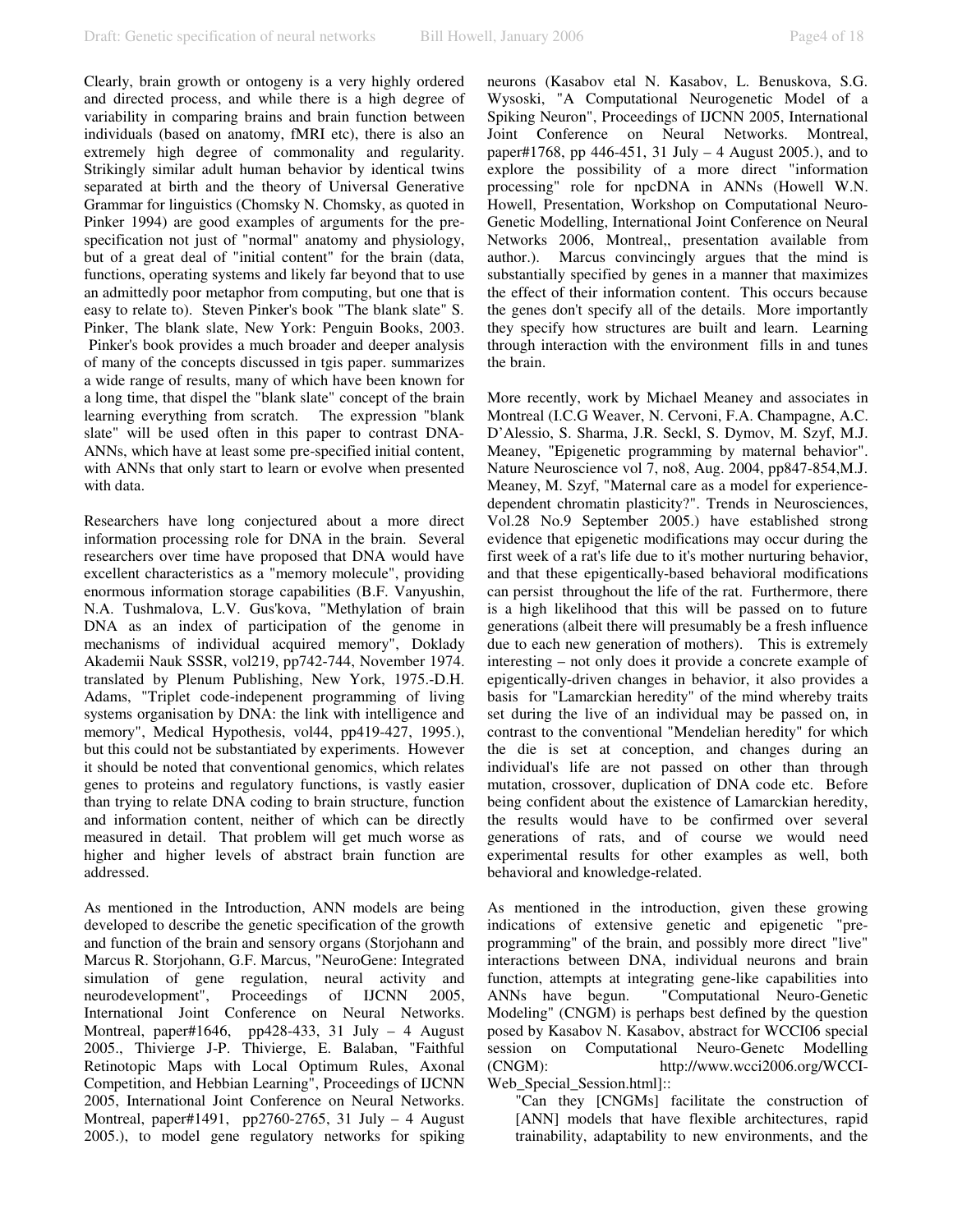capacity to facilitate knowledge representation? How can we use these models to improve our understanding of the brain and to find cures for brain diseases?"

This paper discusses the "biological metaphors" of neurons and genetics with respect to the specification and operation of ANNs. The paper also applies the "programming metaphor" when discussing the brain. For example, it is assumed that npcDNA ("junk DNA") hosts higher-level coding related to brain architecture, physiology, ontogeny (growth), function at different levels of abstraction, "operating systems" or higher level goal directed processes. Presumably the "junk DNA" also codes for several more layers of powerful concepts/ processes that we are not even aware of yet in computing science.

### *3) Influence of brain function on DNA expression*

The whole "programming metaphor" for the DNA prespecification and operation of the brain is hypothetical and only weakly indicated by experimental results. Much of the neurological experimental evidence is more suitable for establishing the "feedforward" influence of DNA on information content and processing. However, it is assumed in this paper for DNA-RNNs (artificial neural nets, not biological brains, but using biology as a metaphor and visa versa) that the information content of the processing activities of a neuron or region of the brain can of itself influence npcDNA expression (a information "feedback" influence on selecting DNA code). There doesn't seem to be much direct evidence for that biologically, but it will be interesting to see if this theme emerges from experiments in the future.

Clearly organisms respond to their environment, and this involves a huge cascade of gene expression and regulation at every level of the organism, and one might argue that these could be more or less "fixed" responses. But learning in the brain would require far more flexibility and rapidity of change than might exist or be allowable in most physiological responses. In a sense the immune system might provide an analogous example that must change very quickly to a rapidly changing external environment.

Meaney's results as discussed previously show behavioral changes in infant rats that are linked with epigenetic changes brought on by their mother's nurturing behavior, and that is at least a start. Extensive research has been carried out to model the role of hormones and more specifically neuromodulators (Doya, Dayan and Hasselmo K. Doya, P. Dayan, M. Hasselmo, (guest editors) "2002 Special Issue: Computational Models of Neuromodulation" Neural Networks, Vol 15 Nos 4-6, June-July 2002.). But while this work models the influence of neuromodulators on the functioning of neurons or regions of the brain, it does not show specific mechanisms for the influence of information processing on DNA expression other than for physiological requirements.

Perhaps future work by Krichevsky and her collaborators as mentioned in the previous subsection will establish more of a direct role for DNA code on information processing and, visa versa, a direct influence of neural information processing on npcDNA expression (perhaps including micro-RNA).

However, even though the biological parallels have not yet been established, the central assumption of this paper is that the "DNA programming code" of DNA-ANNs not only can pre-specify architecture, function and processes, but that it in turn can be directly invoked by the information-processing that is occurring in a neuron or "ensembles or modules" of neurons. Biologically and neurologically that remains speculation.

### *B. Inspiration for DNA-ANNs from models of neurons, brain regions, and psychology*

There has been a great deal of work over several decades on building ANN models of neurons, brain regions, sensory systems (olfactory by Freeman W.J. Freeman, "Stochastic Chaos Versus Deterministic Chaos: A Case for Analog Versus Digital Embodiment of Devices for Pattern Recognition", Proceedings of IJCNN 1999, International Joint Conference on Neural Networks. Washington, DC, paper#3012, 10-16 July 1999., Padgett G. Szekely, M.L. Padgett, G. Dozier, T.A. Roppel, "Odor detection using pulse coupled neural networks", Proceedings of IJCNN 1999, International Joint Conference on Neural Networks. Washington, DC, paper #3041, 10-16 July 1999. and their co-workers), motor systems (Grossberg J.W. Brown, D. Bulloch, S. Grossberg, "How laminar frontal cortex and basal ganglia cicuits interact to control planned and reactive saccades", Neural Networks, vol 17, 2004, pp471-510.) and the effects of neuromodulators (Doya, Dayan and Hasselmo K. Doya, P. Dayan, M. Hasselmo, (guest editors) "2002 Special Issue: Computational Models of Neuromodulation" Neural Networks, Vol 15 Nos 4-6, June-July 2002. as cited above). Furthermore, many general computational learning methods have been based on or inspired from the field of psychology (Hebbian learning, ART, Backpropagation, K series chaotic ANNs). It has been natural to think in terms of specialized neuron arrangements, "modules", connections, specialized regions of the brain, and whole-brain processes, the latter exemplified by major efforts to computationally model the whole brain Editorial, "Modelling the brain: grey matter, blue matter", Economist, 11 June 2005, pp75-76. See also http://bluebrainproject.epfl.ch/.

There has also been a great deal of work on sensory and brain biomimetics and prosthesis (for example, retinal prosthetic work by groups led by Mark Humayun M. Humayan, D. Yanai, R.J. Grenberg, J. Little, B.V. Mech, M. Mahadevappa, J.D. Weiland, G.Y. Fujii, E. DeJuan, "Clinical results with the model 1 IRP implant", Proceedings of IJCNN 2005, International Joint Conference on Neural Networks. Montreal, Plenary presentation, 31 July – 4 August 2005. and Eckhorn etal. R. Eckhorn, M. Eger, M. Wilms, T. Schanze, "Information transmission from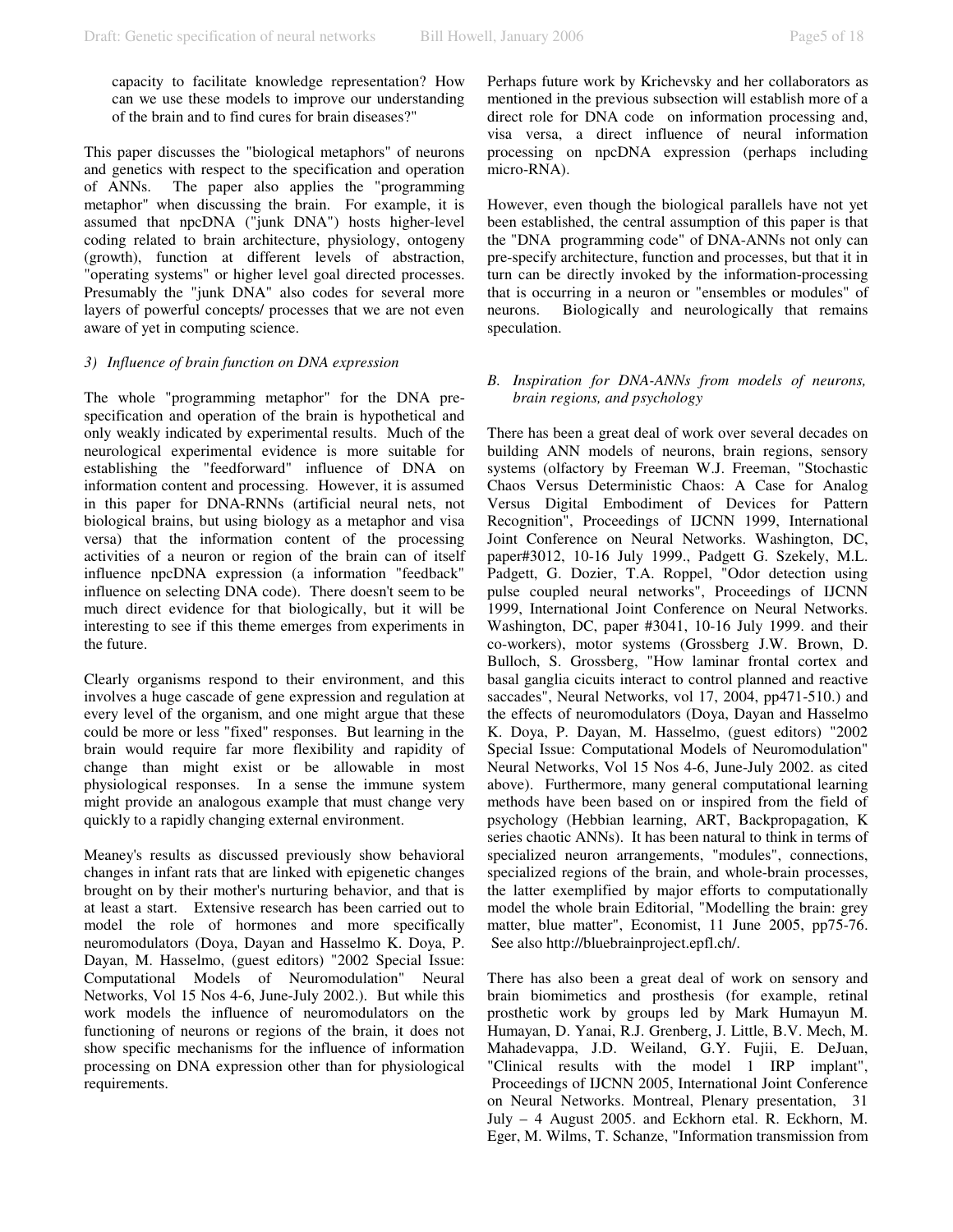a retina implant to the cat visual cortex", Proceedings of IJCNN 2004, International Joint Conference on Neural Networks. Budapest, paper #1334, 2004., and a hippocampal prosthesis by Ted Berger's group T.W. Berger, J.J. Granacki, V.Z. Marmarelis,A.R. Tanguay, S.A. Deadwyler, G.A. Gerhardt, "Implantable Biomimetic Electronics as Neural Prostheses for Lost Cognitive Function", Proceedings of IJCNN 2005, International Joint Conference on Neural Networks. Montreal, paper #1745 pp 3109-3114, 31 July – 4 August 2005.).

So what lessons or inspiration can we draw from neuron, brain, and psychology studies that can help us to develop DNA-ANNs? The short answer is that there will likely be a huge wealth of growth strategies, architectures, functions, and processes which should be directly relevant to DNA-ANNs, and the mind harbors capabilities that will continue to inspire research for a long time.

But there are at least some general observations that have often been made which are worth repeating here:

- Natural systems are rich, varied, dynamic and incredibly powerful at EVERY level – from the sub-neuron level neuron up to the whole brain. It goes without saying that this is a massively parallel architecture, commonly with recurrent connections.
- There is a huge diversity and redundancy of structures, and spiking. Non-stationary dynamics seems to be a key characteristic.
- The growth process of the brain involves making seemingly random connections between neurons, and the die-off of a significant fraction of the initial neurons. The response of an individual neuron or a brain region can vary dramatically from test to test in patch-clamp studies of neurons or EEG, PET, fMRI, and MEG experiments, such that averages over many repeat tests are used to extract the underlying signals from the "noise". In spite of this, there is a regularity to the architecture of the brain and its subsystems: the brain is capable of highly reproducible performance for challenging problems in very noisy environments, even where there may be significant damage to many of the neurons involved (graceful degradation of performance).
- We likely have a long ways to go before we can properly identify and understand processes at higher levels of abstraction, even though current models are showing promise.

Ideally, a more general discussion of neural and brain models (ANNs) would be provided here, but only a few examples are listed below:

• Frontal cortex and basal ganglia circuits (Brown, Bulloch & Grossberg J.W. Brown, D. Bulloch, S. Grossberg, "How laminar frontal cortex and basal ganglia cicuits interact to control planned and reactive saccades", Neural Networks, vol 17, 2004, pp471-510.);

- Multi-modular brain (Taylor J. Taylor, "Neural Networks of the Brain: Their Analysis and Relation to Brain Images", Proceedings of IJCNN 2005, International Joint Conference on Neural Networks. Montreal, paper #1410, pp1603-1608, 31 July – 4 August 2005.);
- Thalomo-cortical loops (Hecht-Nielson R. Hecht-Nielson, "A theory of thalamocortex", In Computational models for neuroscience: human cortical information processing, London: Springer-Verlag, pp 85-124, 2003. );
- Temporal sequences in frontal lobes (Taylor & Taylor N.R. Taylor, J.G.Taylor, "Learning to Generate Temporal Sequences by Models of Frontal Lobes", Proceedings of IJCNN 1999, International Joint Conference on Neural Networks. Washington, DC, paper #563, 10-16 July 1999.);
- Learning categories (Grossberg, Carpenter, Ersoy S. Grossberg, G.A. Carpenter, B. Ersoy, "Brain categorization: learning, attention, and conciousness", Proceedings of IJCNN 2005, International Joint Conference on Neural Networks. Montreal, paper #1287, pp1609-1614, 31 July – 4 August 2005.); and
- Purkinje cell models W.L. Dunin-Barkowski, S.N. Markin, L.N. Podladchikova, D.C. Wunsch, "Climbing fibre Purkinje cell twins are found", Proceedings of IJCNN 1999, International Joint Conference on Neural Networks. Washington, DC, paper #444, 10-16 July 1999..

The work of Storjammen and& Marcus R. Storjohann, G.F. Marcus, "NeuroGene: Integrated simulation of gene regulation, neural activity and neurodevelopment", Proceedings of IJCNN 2005, International Joint Conference on Neural Networks. Montreal, paper#1646, pp428-433, 31 July – 4 August 2005. is providing a first computational framework for the genetic specification of growth and end structure of "modules" that produce the right kind of functionality. Kasabov etal N. Kasabov, L. Benuskova, S.G. Wysoski, "Computational neurogenetic modelling: Gene networks within neural networks" Proceedings of the International Joint Conference on Neural Networks, Budapest, IEEE,N. Kasabov, L. Benuskova, S.G. Wysoski, "A Computational Neurogenetic Model of a Spiking Neuron", Proceedings of IJCNN 2005, International Joint Conference on Neural Networks. Montreal, paper#1768, pp 446-451, 31 July – 4 August 2005. have worked on modelling the EEG signal characteristics of brain regions based on the kinetics of gene networks.

This sub-section focuses on some key current trends of most interest to DNA-ANNs.

### *C. Inspirations forDNA-ANNs from trends with ANNs*

The previous sub-sections have reviewed some of the trends and implications of research that links genetics with the partial pre-specification of neuron and brain architecture and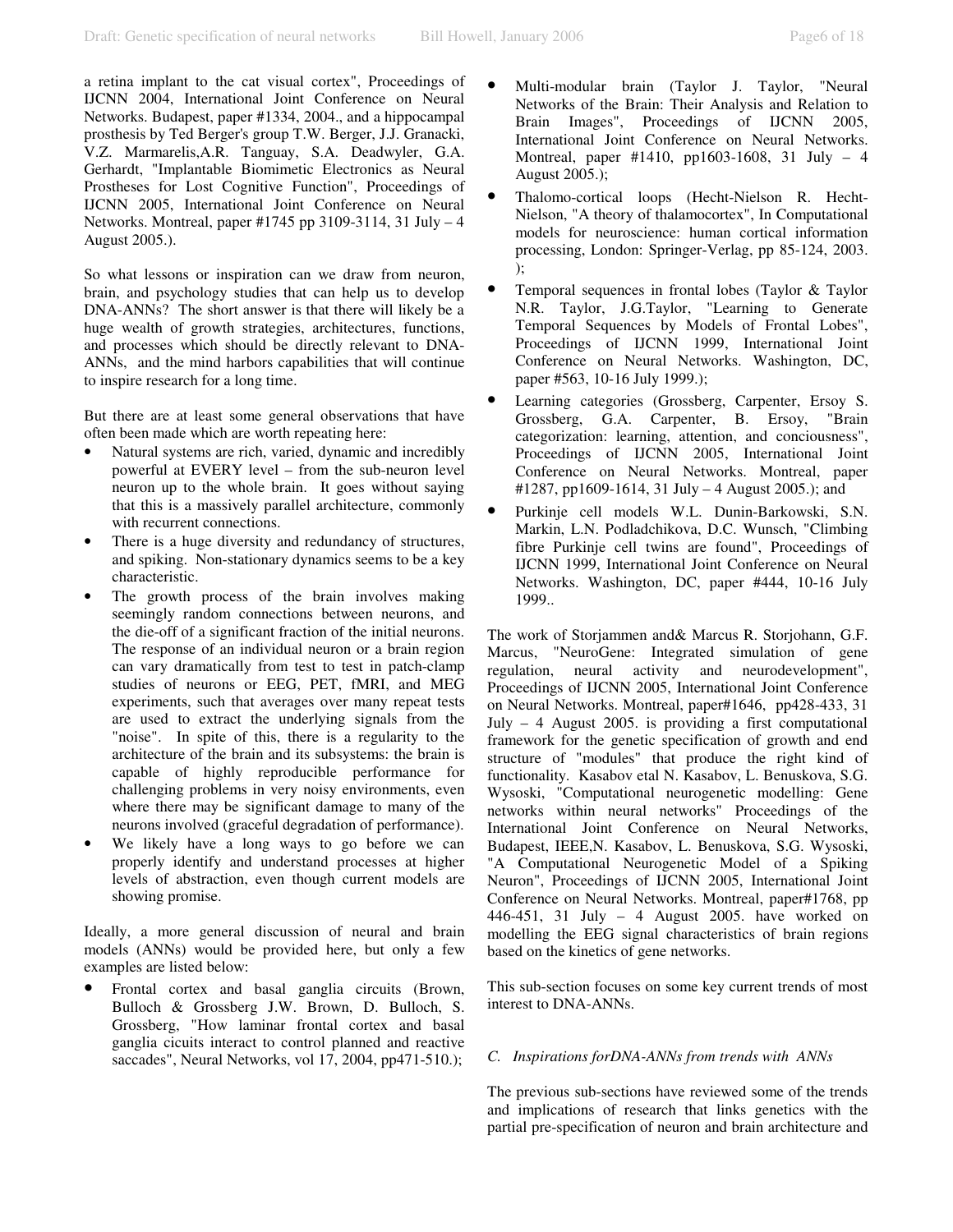function, and the possibility (unproven) of active participation of DNA coding in learning and processing. This section gives a very brief overview of trends in ANNs that are also a source of inspiration for Computational Neuro-Genetic Modelling (CNGM).

Please note that biological and psychological terminology is used extensively in the rest of this paper even though most of the material refers to ANNs. Take this terminology in the metaphorical sense.

### *1) Diversity of approaches*

As mentioned in the Introduction, there is a great diversity of ANN architectures and of approaches for their learning and evolution. The overall intent of DNA-ANNs as proposed in this paper is to make use of as many of the available ANN architectures and approaches as required or as possible. The overall assumption is that there will be a very diverse toolbox of approaches accommodated by DNA-ANNs, and that problem domain specific "systems" will arise from this toolbox. The various approaches would likely have a track record of reliable and robust performance either for very general problem classes, or for very specific functionalities or classes of problems. There is not an intent nor a requirement that only one approach or combination will "win out", so an ensemble solution can arise as a "diverse community" of effective approaches along with problemspecific evolved solutions.

### *2) Local, incremental learning approaches*

Neural Gas Models T.M. Martinetz, K.J. Schulten, "A neural gas model learns topologies", Artificial Nerual Networks, pp397-402, 1991.P.A. Estevez, C.J. Figueroa, K. Saito, "Cross-entropy approach to data visualization based on the neural gas network", Proceedings of IJCNN 2005, International Joint Conference on Neural Networks. Montreal, paper #1585, pp2724-2729, 31 July – 4 August 2005. and Evolving Connectionist Systems (ECOS, Kasabov N. Kasabov, Evolving connectionist systems: Methods and applications in bioinformatics, brain study, and intelligent machines, London, UK: Springer-Verlag, 2003.) are examples of ANNs which have been designed to learn incrementally as new data is encountered. This may fit in well with DNA-ANNs, where a diverse population of substantially pre-specified DNA-ANNs could potentially be evolved in a more concise and effective manner.

### *3) Multi-phase NN Architecture: "Crystalline to Gaseous"*

An interesting recent trend has been to generate substantially fixed weight neural networks for which only a small portion of the weights undergo changes during the learning phase, such as the Extreme Learning Machine (Huang G-B Huang, Q-Y Zhiu, C-K Siew, "Extreme learning machine: A new learning scheme of feedforward neural networks" Proceedings of IJCNN 2004, International Joint Conference on Neural Networks. Budapest, paper# 1220, pp 985-990, 25-29 July 2004.,D. Wang, G-B Huang, "Protein Sequence Classification Using Extreme Learning Machine"

Proceedings of IJCNN 2005, International Joint Conference on Neural Networks. Montreal, paper#1257 pp ???, 31 July – 4 August 2005.) and Echo State Networks (Jaeger H. Jaeger, "Adaptive nonlinear system identification with echo state networks," NIPS 2002.,H. Jaeger, "Reservoir riddles: suggestions for Echo State Network research", Proceedings of IJCNN 2005, International Joint Conference on Neural Networks. Montreal, paper#1767, pp 1460-1462, 31 July – 4 August 2005.). Although there are challenges and limitations (Prokhorov D.V. Prokhorov, G.V. Puskorius, L.A. Feldkamp, "Dynamical neural networks for control", in J. Kolen, S. Kremer , (eds) A field guide to dynamical recurrent networks, IEEE Press, 2001, pp.257-289.), this provides some insight into how one might do even better by rapidly integrating and training DNA-ANN "modules" by pre-specifying architectures that allow the modules to be very rapidly and efficiently trained and evolved.

### *4) Networks, hierarchies of NNs:*

There has been strong interest in building ensembles and hierarchies of many varieties of ANNs (Carpenter and Martens G.A. Carpenter, S. Martens, "Self-Organizing Hierarchical Knowledge Discovery by an ARTMAP Information Fusion System", Proceedings of IJCNN 2005, International Joint Conference on Neural Networks. Montreal, paper#1049, pp 452-456, 31 July – 4 August 2005., Cuadros-Vargas E. Cuadros-Vargas, R.A.F. Romero, "Special Session: Constructive/Hierarchical Self-Organizing Maps", Proceedings of IJCNN 2005, International Joint Conference on Neural Networks. Montreal, , 31 July – 4 August 2005. This session included 6 papers and there were many other similar papers during the conference as well:). Clearly this is of direct relevance to DNA-ANNs, which must rapidly and effectively "restructure" combinations of pre-specified ANNs (both problem-class-specific and general). But while current efforts mainly focus on ensembles and hierarchies of ANNs of the same basic architecture by adjusting parameters to create some diversity, DNA-ANNs will face the additional challenge of finding general methods to make diverse ANN architectures (and input data type and number!) work together and learn effectively.

### *5) RNNs and Approximate Dynamic Programming (ADP)*

Of particular relevance to this paper are Recurrent Neural Networks (RNNs), which are a very general and powerful class of ANNs that are challenging to train, but they can handle dynamical systems well and they are an important tool for tackling high-level decision making and adaptation challenges such as Approximate Dynamic Programming (ADP) and control (Werbos P.J. Werbos, "Neurocontrol and supervised learning: an overview and evaluation", and "Approximate dynamic programming for real-time control and neural modelling". in D.A. White, D.A. Sofge (editors), Handbook of intelligent control. New York: Van Nostrand Reinhold, 1992., Prokhorov, Puskorius, Feldkamp D.V. Prokhorov, G.V. Puskorius, L.A. Feldkamp, "Dynamical neural networks for control", in J. Kolen, S. Kremer , (eds) A field guide to dynamical recurrent networks, IEEE Press,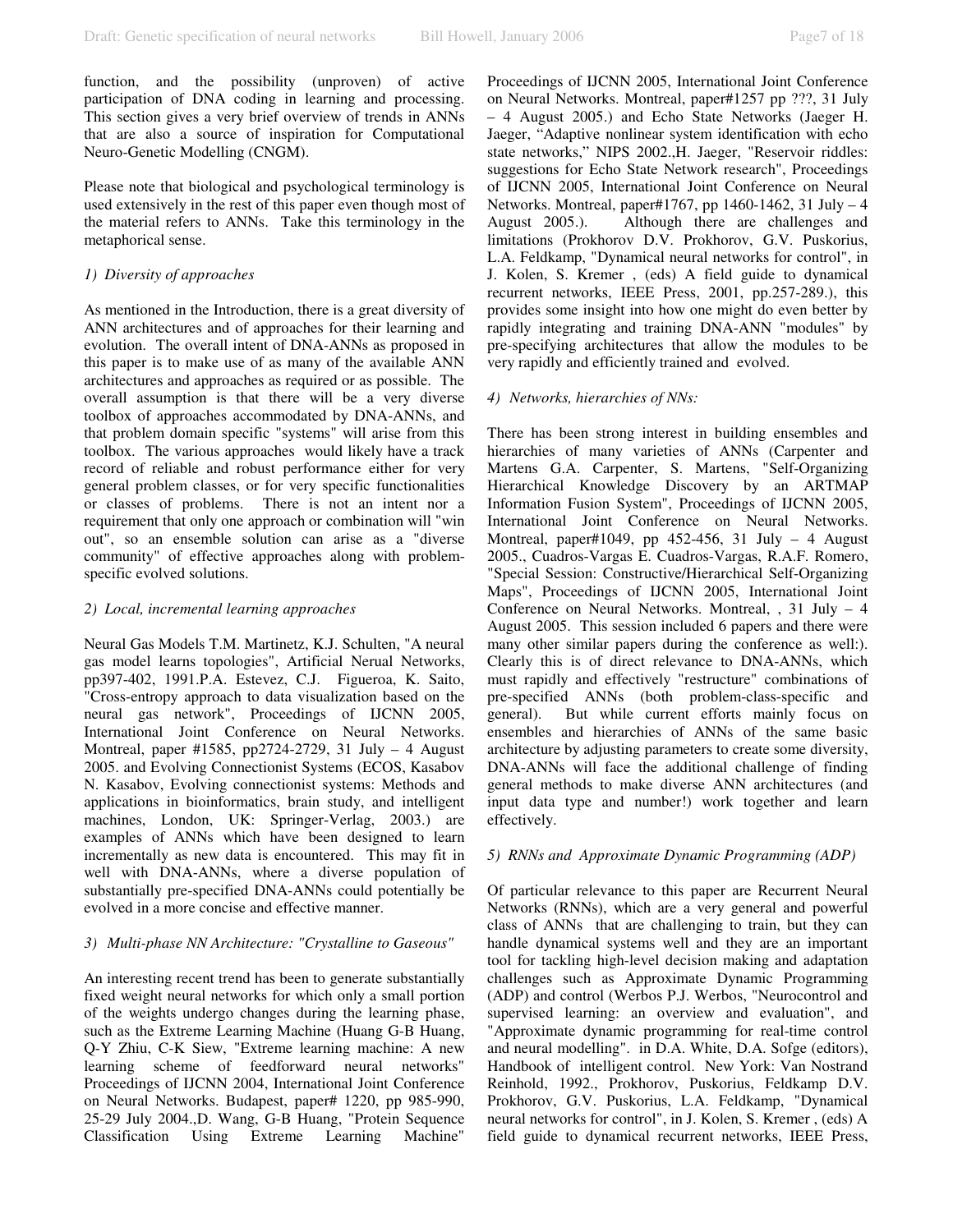2001, pp.257-289., Venayagamoorthy G.K. Venayagamoorthy "Dynamic optimization of a multimachine power system with a FACTS device using identification and control ObjectNets", IAS2004, 0-7803-8487-3/04/\$20.00 © 2004 IEEE, Si et.al. J. Si, A.G. Barto, W.B. Powell, D. Wunsch, (eds) Handbook of learning and approximate dynamic programming. New Jersey, USA: IEEE Press and Wiley-Interscience, 2004.). RNNs are of particular relevance to the whole concept of DNA-ANNs, because many of the powerful capabilities of RNNs are also hopedfor advantages of DNA-ANNs (listed in the next section). A key question is whether DNA-ANNs will show any clear advantage over current RNN architectures and their training/ learning/ evolving strategies. This is also the reason that DNA-RNNs are the class of DNA-ANNs with some profile in this paper.

A recent paper (Santiago and Lendaris R. Santiago, G.G. Lendaris, "Reinforcement Learning and the Frame Problem", Proceedings of IJCNN 2005, International Joint Conference on Neural Networks. Montreal, paper#1659, pp 2971-2976, 31 July – 4 August 2005.) claims that RNNs can overcome a fundamental limitation of Artificial Intelligence (AI) – the "Frames Problem" whereby breaking down large, complex problems to facilitate training over smaller classes of the problem domain leads to an explosion in the number of classes, which in itself impedes overall solutions. While perhaps this issue needs further work using "conventional RNNs" (in particular those based on Adaptive Critics and /or BPTT), it may hold lessons to help guide the development of DNA-RNNs. This subject also leads into the theme of a recent workshop on achieving functional integration led by Hussain T.S. Hussain, "Workshop: Achieving Functional Integration of Diverse Neural Models", International Joint Conference on Neural Networks. Montreal, 31 July – 4 August 2005. As this was a workshop, presentations were not published, but the author/titles are listed below, and presentations are available on the website:.

### *6) Signal processing and information theoretics*

Signal processing techniques have been successfully applied to the difficult problem of training recurrent neural networks (RNNs) (Puskorius & Feldkamp G.V. Puskorius , L.A. Feldkamp, "Decoupled extended Kalman filter training of feedforward kayered networks", International Joint Conference on Neural Networks. Seattle, vol. 1, pp771-777, 1991.,G.V. Puskorius , L.A. Feldkamp, "Extensions and enhancements of decoupled extended Kalman filter training", International Conference on Neural Networks, Houston, vol. 3, pp1879-1883, 1997., Wan and van der Merwe E.A. Wan and R. van der Merwe, "Chap 5: Dual Extended Kalman Filter Methods" and "Chap. 7: The Unscented Kalman Filter", in S. Haykin, (editor) Kalman Filtering and Neural Networks,Wiley Publishing,, 2001) in combination with the calculation of error derivatives for each node using Back Propagation Through Time (BPTT). Signal processing techniques are even a component of some of the more advanced language translation techniques (Isabelle P. Isabelle, National Research Council of Canada, Ottawa, comment made 12 Oct. 2005 at Ottawa IEEE Computer Society sponsored event: NRC-IIT Technology Showcase": leading edge IBM human language translation software uses signal processing technology.).

From the perspective of DNA-ANNs the successes of signal processing are interesting first because of their direct relevance to RNNs, which are a primary application for the DNA-ANNs. Furthermore, there is hope that advanced signal processing techniques will be developed to train RNNs WITHOUT the necessity of calculating derivatives (Wan and van der Merwe E.A. Wan and R. van der Merwe, "Chap 5: Dual Extended Kalman Filter Methods" and "Chap. 7: The Unscented Kalman Filter", in S. Haykin, (editor) Kalman Filtering and Neural Networks,Wiley Publishing,, 2001).

Secondly, signal processing approaches sometimes resemble iterative-substitution solutions and vaguely resemble information-theoretic techniques (Principe D. Erdogmus, K.E. Hild, J.C. Principe, "Independent components analysis Renyi's mutual information and Legendre density estimation", Proceedings of IJCNN 2001, International Joint Conference on Neural Networks. Washington, DC, paper #595\_3, pp 2762-2767, 15-19 July 2001.,K-H. Jeong, J-W. Xu, J.C. Principe, "An Information Theoretic Approach to Adaptive System Training Using Unlabeled Data", Proceedings of IJCNN 2005, International Joint Conference on Neural Networks. Montreal, paper #1719, pp191-196, 31 July – 4 August 2005.), yet contrast with matrix solutions for linear systems, gradient-descent approaches, and several approaches that incorporate searches that are at least partially random, such as evolutionary computations, particle swarms, and chaos.

Will there be more substantial concepts and approaches to learn from signal processing, information theoretics from ANNs and connecting fibers in neurology? It certainly seems to be a promising area.

## *7) Pods – ensembles or modules, with a pre-specified core*

For the sake of clarity in following sections it will help to define the concept of "Pods":

- "Pod", or "pre-configured ensemble architectures" refers to specific ANN architectures and their functions and "processes" that have been defined or have evolved for a specific set of ANN modules or ensembles (the terms "module" and "ensemble" are used interchangeably in this paper, and these may be a single neuron, groups of neurons, or groups or groups, etc). The pre-configuration could occur at all levels of a structure, the structure can be arbitrarily connected and nested (pods within pods, pods as members of several other pods) and could include:
	- o physical structure and connections of the DNA-RNN;
	- o functionalities, processes and communications;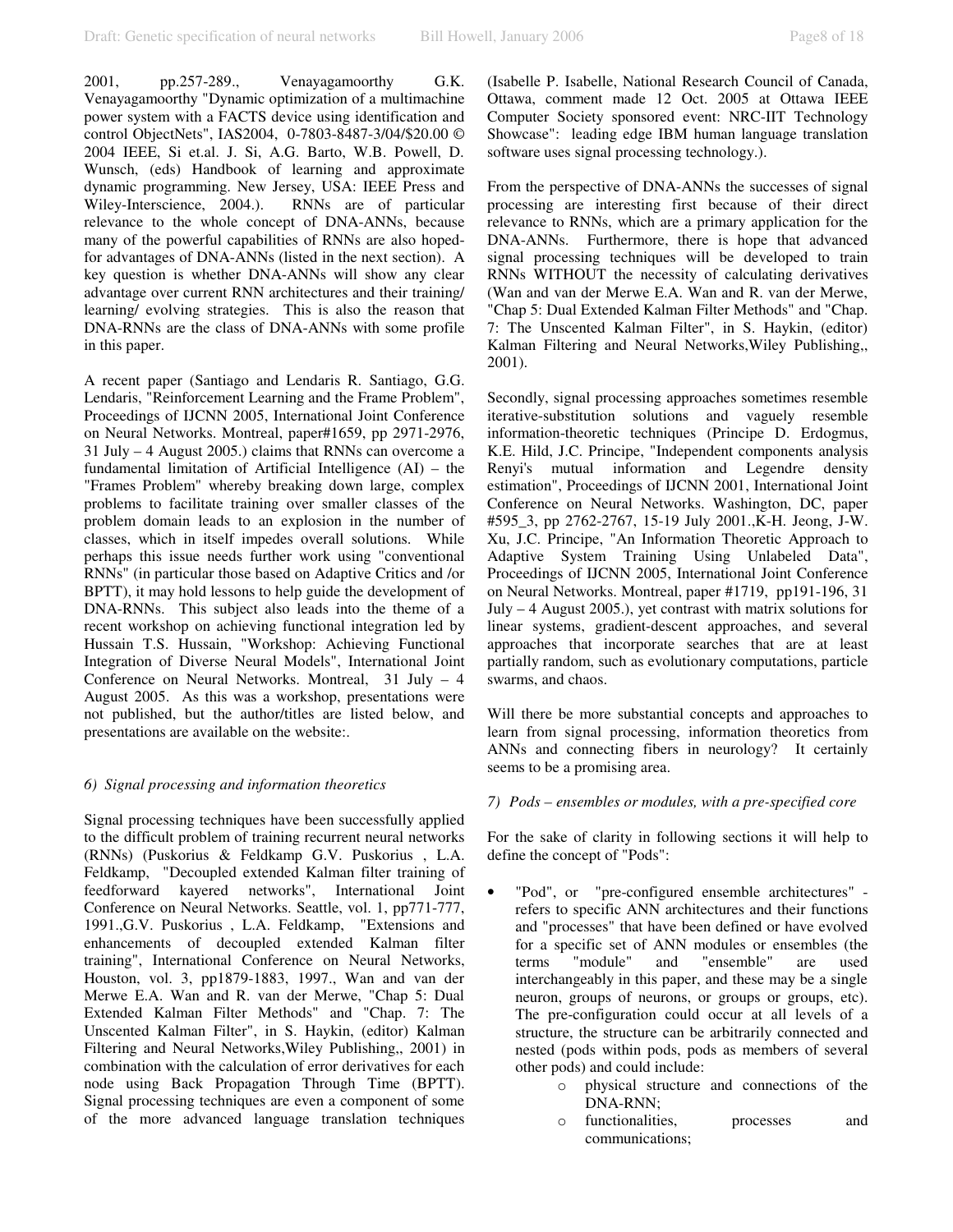- o pre-set weights for "crystalline or fixed weight" phases of an ANN (see Section II.C.3 above). level of neurons, ensembles connections hierachies, configurations, and weight settings (the weights for ); and
- o methods for learning and evolving.
- Pod versus Ensemble One might consider pods to merely be ensembles of ANNs (ANN modules), but the desire here is to put the emphasis on the alternate preconfigured architectures and not just general learning of a grouping of ensembles (typically with one class of problems in mind).
- Pre-configuration doesn't mean that the "DNA" of a "DNA-RNN" is the only pre-configuration that can occur. Here the pre-configuration applies to any pod or its modification or evolved form, whether pre-specified right from the start, whether it is learned/ evolved during a single problem, or whether it evolves over many applications (projects, researchers, etc) of a pod over time.

In summary, this sub-section listed some of the trends in ANNs that may be of particular relevance to the development of DNA-ANNs, but the expectation is that much of what is being done with ANNs will be useful or applicable to DNA-ANNs, so the intent is not to be exclusive. Furthermore, in spite of a great deal of progress since McCulloch and Pitts initial work J.A. Anderson, E. Rosenfeld, (editors) Talking nets: An oral history of neural networks. Cambridge, MA USA: Bradford Books, 1998. This book provides an excellent context to early ANN research. This includes several references to the work of McCulloch&Pitss (eg W. McCulloch, W. Pitts, "A logical calculus of ideas immanent in nervous activity", 1943, reprinted in Neurocomputing.) and many other early researchers and how their thinking developed., and in spite of powerful tools and concepts that we now have at our disposal, there is still an enormous gap between the capabilities of ANNs and the full power of the brain.

## III. WHAT MIGHT WE HOPE TO ACHIEVE WITH DNA-ANNs?

How **might** the incorporation of DNA-like capabilities into ANNs benefit their design, learning, evolution and function? For the sake of brevity, potential benefits are listed below with a minimum of explanations, but keep in mind that any advantage of DNA-ANNs over other ANNs remains to be demonstrated. Note that many of the points raised in Section II provide background for the DNA-ANN wish lists below.

# *A. "Starting with the right answer"*

Starting with the right answer, or approximately the right structure, function, processes and network pre-training, is the most obvious potential advantage of pre-specified DNA-ANNs. In general we of course don't know the answer before we start, but a good guess can go a long way towards finding a good solution quickly.

- Evolution has a very long time to develop extremely powerful methods – and perhaps "true learning" requires evolutionary processes (Fogel D.B. Fogel, Blondie 24: Playing at the edge of AI. San Diego, USA: Academic Press, 2002. p301 for comments on learning and evolution). It may be too much to ask that "excellent, real-time" ANNs arise quickly from "blank slate" ANNs that have no training and an inappropriate structure, while DNA-ANNs will naturally posses a diverse "toolbox" of proven solutions to a wide variety of problems. "Appropriate" modules could be selected from those available, then they might be quickly adaptable to the problem at hand. Obviously a desirable characteristic of DNA-ANNs would be the automatic evolution of new capabilities over time, including novel strategies and principles in both general and specialized domains.
- In essence, we can take advantage of "societal/ species" experience" across time and environments well beyond an individual's own experience.
- The evolution of stable systems of complex modules may greatly facilitate their application, interpretation and the extraction of meaning from their connections and behavior when modeling a system. This type of "interpretability" may help contribute to building robust, effective systems of ANNs and hybrid systems involving ANNs. There are also several related issues:
	- o Small-world universal function approximation what is the smallest set of ANNs, of various functional capabilities (general to specific), that is sufficient to solve most of the problems in a domain of interest? Are there general design principles for deriving a reduced set (something like design and analysis patterns for software development (E. Gamma, R. Helm, R. Johnson, J. Vlissides, Design patterns: Elements of reusable object-oriented software. Reading, MA: Addison-Wesley, 1995,M. Fowler, Analysis patterns. Menlo Park, CA: Addison-Wesley, 1997.,B.P. Douglass, Real-time design patterns: Robust scalable architechture for real-time systems. Boston, MA: Addison-Wesley, 2003.))? If ANNs of sufficient size do become universal function approximators, that doesn't mean that they can be trained in an effective, timely and quality manner v- afterall, a three layer MLP is just that.
	- o False confidence in good fits This is the converse situation whereby models of sufficiently complex systems may tend to become "small-world universal function approximators", and while these may fit data extremely well, there may not be a strong assurance that the model is conceptually well founded. Perhaps Global Circulation Models for climate are an example. In any case, one hope is that DNA-ANNs will have the property of developing "sensible" models for problems, models that minimize the chances of arriving at "wild" or phenomenologically erroneous solutions. Ockham's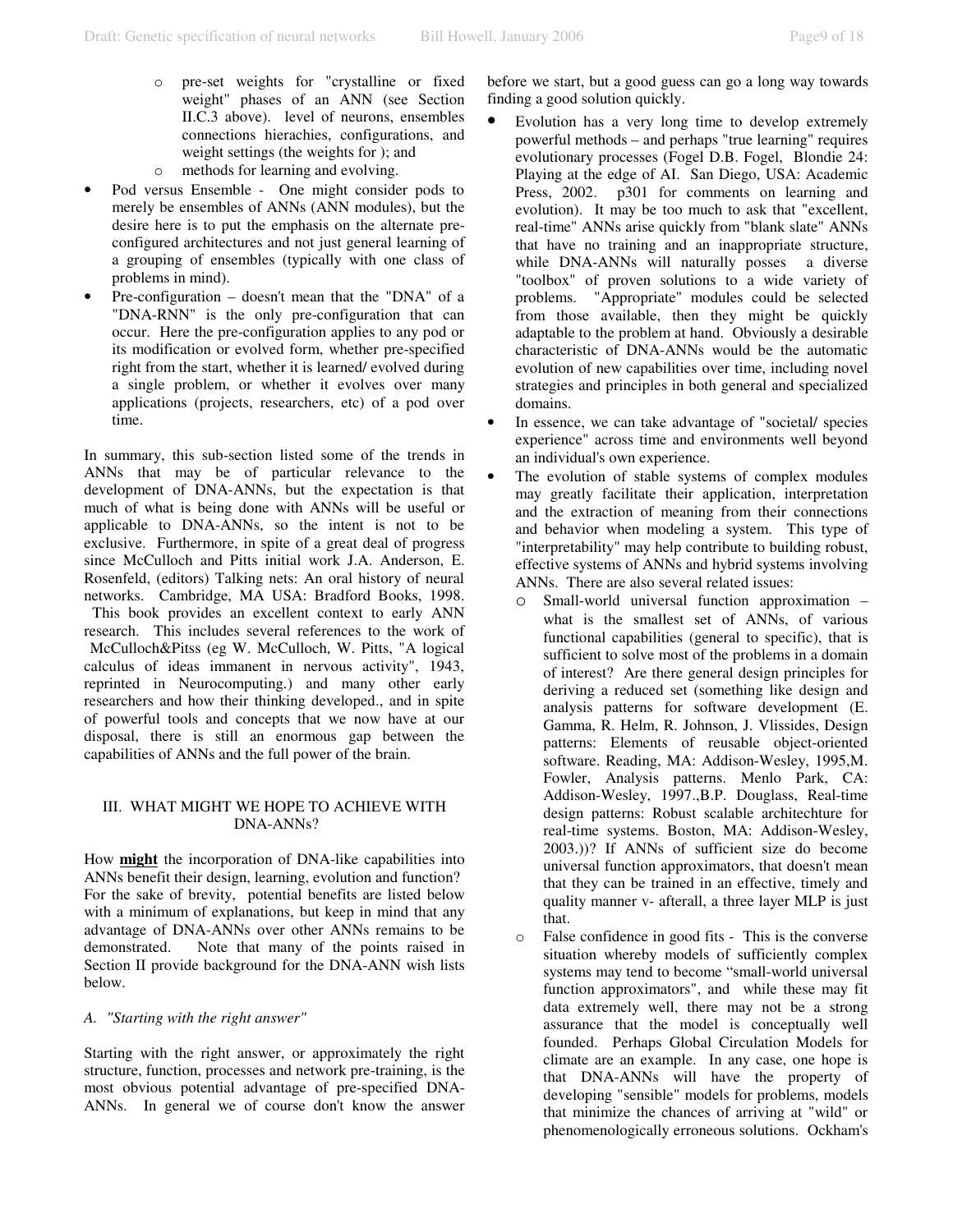razor comes to mind – see point #B below, but perhaps there is more to this.

- Reiterating the point above in another way, we are looking for the [evolution, emergence] of [enduring, robust, powerful] representations of [risks, processes, situations, systems, data]. We are hoping to situations, systems, data]. simultaneously achieve goals that may appear to be conflicting when "learning from the blank slate":
	- o excellent AND fast;
	- o richness of representation and understanding AND with only a minimum of input dataa and environmental situations. Contrast the hidden attributes and incomplete understanding when starting from a "blank slate" versus the depth and power of representations and functionality when using DNA-ANNs that have evolved over time and over a very diverse universe of environmental challenges.
- We can avoid an excessive reliance on general, powerful learning methods, and base learning more on the capabilities and power of a long evolutionary heritage that is pre-programmed (including very general & powerful learning methods).
- The brain and modern computers have huge memory space and processing capacity. Take advantage of this! This means that we are not restricted to a small set of tools, nor to a single learning theory/method. That doesn't mean that very general powerful learning methods aren't important or that they won't be commonly used, it's just that there is no reason to be constrained to a small subset of approaches where highly specialised solutions work much better.
- B. Higher levels of abstraction

Following on with the concept of rich representations as discussed above, what we would also like to achieve, and expect to be present with DNA-ANNs, are ever-evolving higher and higher level abstractions of the environments we encounter and the toolsets that we are using.

- Abductive reasoning (reasoning by simili and metaphor versus inductive, deductive and transductive logic) - Reasoning by simili or metaphor (pattern matching and beyond) could be one of the more important learning methods at higher levels of abstraction. This kind of reasoning would facilitate problem solving and innovation through restructuring existing solution for different problems. Furthermore, a rich DNA-RNN environment with "lessons from the past" is essential for this. Is abductive reasoning actually more common and powerful than inductive and deductive logic, especially after an ANN or individual gains experience and wisdom?
- Meaning Perhaps by defining and identifying relatively-common pods with well known characteristics, it will become easier to describe the functioning of ANNs to predict their behaviors for different problem domains, and therefore to visualize how to build completely new pods and systems. This is related to the concept of "logic is an emergent property"

for complex systems (see Section IV.A below).

- Symbolic logic immediately it comes to mind as being extended from abductive reasoning. When does symbolic (rule or belief based) reasoning take precedence, and is this related to the degree of abstraction?
- Coherence Point #A above ("Starting with the right answer") also infers, for DNA-ANN modules which "fit together" with other modules (DNA-ANN pods), that they must "co-evolve". That doesn't mean that all new modules have to fit with many others – a "stand-alone" module might legitimately lack coherence with other modules yet still serve a purpose well.
- Systems-level tools While concepts and toolsets move to higher levels of abstraction and complexity, we might expect the need for systems-level approaches to building and operating the complexity. Which of the conventional IT tools will apply, and how will these have to evolve? For example:
	- o design/ analysis patterns as mentioned in point #1 above ;
	- o global brain model projects may illustrate these challenges Editorial, "Modelling the brain: grey matter, blue matter", Economist, 11 June 2005, pp75-76. See also http://bluebrainproject.epfl.ch/.
- Problem decomposition and modularisation seems to be a "natural" way to analyze complex systems. DNA-RNNs should help this (see "logic is an emergent property" in Section IV.A and "abductive reasoning" immediately above in II.B, which relate directly to this).
	- Ockham's razor T.H. Leahey, A history of pyschology: Main currents in psychological thought. 6th edition, New Jersey, USA: Pearson Education, 2004. refernce to William of Ockham on page 95 (Ockham's razor) (all other things being equal, take the simplest explanation) is a natural for ensembles of ANNs, and applies very well to the DNA-ANN concept:
	- o use algorithms/ theories where appropriate (constant, linear, gentle non-linear, strong nonlinear, chaotic, discontinuous);
	- o extend to the next level of complexity when necessary; and
	- o step up into complexity for the purposes of generalization to cover a greater portion of the problem domain.

# *C. Rapid training, learning and evolution*

Many researchers are looking for orders of magnitude faster training while still generating accurate/ robust solutions. Local learning methods have contributed to this (Kasabov ECOS), and recent examples include "Extreme Leaning Machings" (Guang-Bin Huang et.al. G-B Huang, Q-Y Zhiu, C-K Siew, "Extreme learning machine: A new learning scheme of feedforward neural networks" Proceedings of IJCNN 2004, International Joint Conference on Neural Networks. Budapest, paper# 1220, pp 985-990, 25-29 July 2004.D. Wang, G-B Huang, "Protein Sequence  $2004.D.$  Wang,  $G-B$  Huang, Classification Using Extreme Learning Machine" Proceedings of IJCNN 2005, International Joint Conference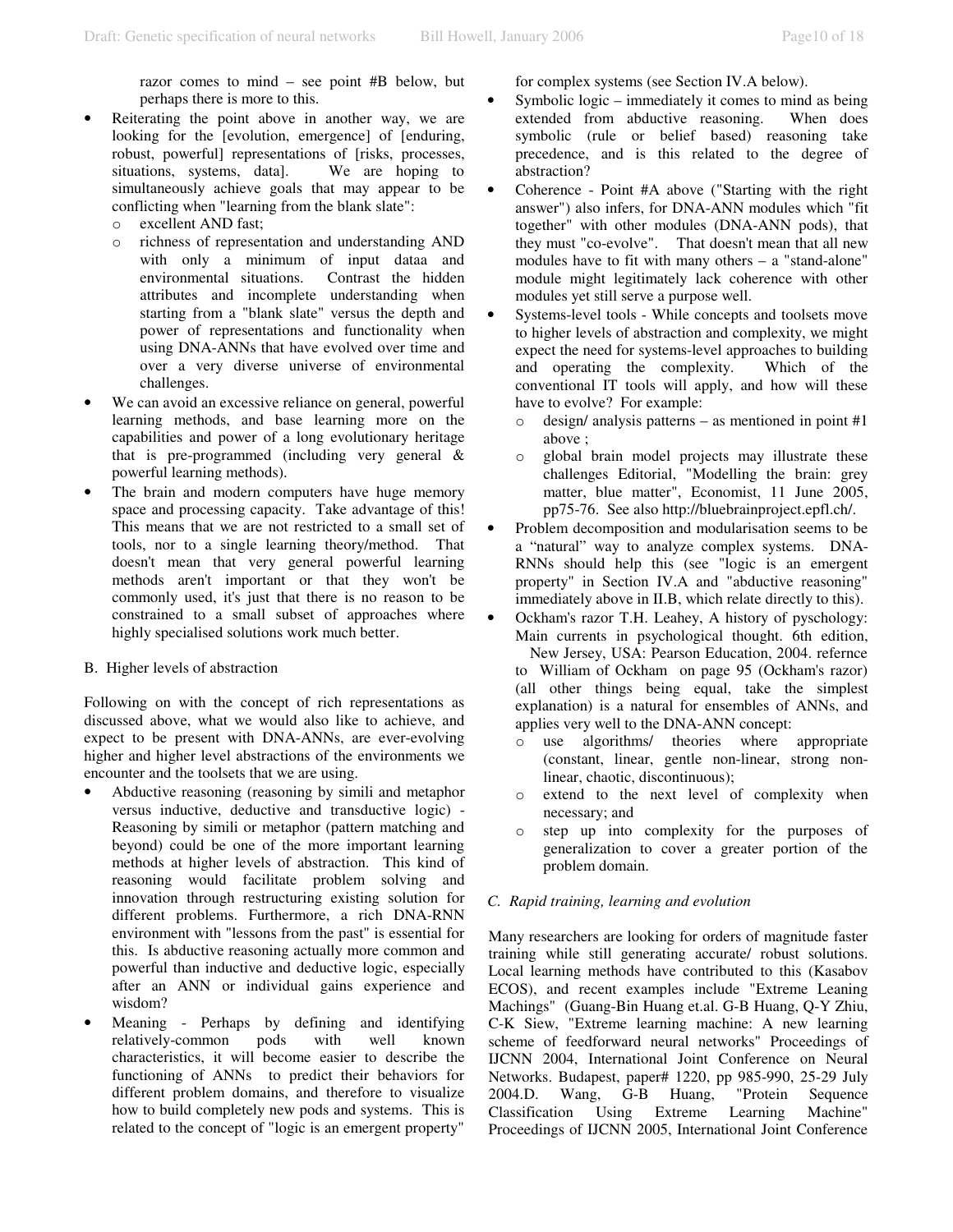on Neural Networks. Montreal, paper#1257 pp ???, 31 July – 4 August 2005.) and "Echo State Networks" (Jaeger H. Jaeger, "Reservoir riddles: suggestions for Echo State Network research", Proceedings of IJCNN 2005, International Joint Conference on Neural Networks. Montreal, paper#1767, pp 1460-1462, 31 July – 4 August 2005. and Prokhorov D. Prokhorov, "Echo State Networks: Appeal and Challenges", Proceedings of IJCNN 2005, International Joint Conference on Neural Networks. Montreal, paper#1002, pp 1463-1466, 31 July – 4 August 2005.) as described in Section II.C.3 above. Of course fast specialized modules can always be combined with powerful general learning techniques for unusual/ difficult problems, where more time will be required to learn/ evolve.

- The clear preference is for training time to almost disappear if quality solutions can still be generated – in other works we should be targetting one-shot learning where that is possible!! And how do we know when this should be possible?
- Rapid reconfiguration of pods (ensembles of ANN modules) – a capability to rapidly rearrange DNA-ANN pods along "high likelihood solutions" arrangements would be desireable. In the limit, dynamic structures would allow pods to switch and evolve in real time! If that "easy approach" doesn't work then longer term more exhaustive evolution may be required.
- Data (delivery mechanism) DNA-ANNs offer a unique opportunity – that code segments can identify data (DNA or RNA code keys physically bring data and destination together!), and "data" can drive code and architecture. A mental picture is that of RNA transcription, where chunks of micro-RNA and introns are shed off, and can potentially work in parallel as interacting code and data. Perhaps there is something that can be done with a "computational soup" (This is reminiscent of Stuart Kauffman's work S. Kauffman, At home in the universe. New York: Oxford University Press, 1995, however, whereas Kauffman spoke of the benefits of being at the edge of chaos, current research is showing the benfits of being fully chaotic).
- Recurrent Neural Networks (RNNs) are especially difficult to train, and benefits here may be of greatest value.

## *D. Quality of solutions/ models*

Hopefully, DNA-ANNs will provide the robustness, reliability, and accuracy of solutions that have evolved over a broad range of real-world situations encountered over evolutionary times ("tried and true"). This bears some relationship to point B above as it leads into "bigger picture", better solutions that simultaneously address other needs, threats and opportunities that may be associated with the immediate objective in mind. However, achieving this with pods will likely be harder than for most of the specialized ANNs currently used.

• Plasticity versus stability - This classical challenge for ANNs is to retain what is learned, while training on new data. Many ANNs have addressed this problem, but in a sense DNA-ANNs may be the penultimate solution, if the learning is closely related to pre-specified "content"! Resistance to the effects of damage and disease - DNA-ANNs should have regenerative capabilities, at least for their pre-specified components. And while ANNs have always been recognized for their amazing robustness, DNA-ANNs could take this to quite a different level. Lamarckian heredity makes this even more interesting! If cortical neurons can be "reborn", that clearly would provide an AMAZING plasticity of the brain! However epigenetic changes won't be sufficient unless they can be communicated from "experienced" to new neurons. See the next Section III for further discussion of Lamarckian heredity.

### *E. Resource utilization*

Because of their "hybrid symbolic/ connectionist" nature, DNA-ANNs may offer some unique opportunities for the efficient and effective utilization of "brain resources".

- Perhaps biological neurons cannot fire too long due to energetic, ion, neurotranmitter and other physiological demands, with the consequences that:
	- o they must rotate tasks to have competitive system performance, and to minimize downtime; and
	- o the "spacially wandering" processing of tasks woud lead to qualitatively different computational capabilties.
- Share/ swap/ rotate tasks Taking the previous insight further, it's easy to imagine the advantage of "migrating computations" in a biological NN. But the capability of doing "wandering computations" will itself give rise to new capabilities:
	- o This will help to balance workload across the brain, allowing a restauration of ions, energy, and neurotransmitters, and a period of rest for neurons.
	- o Individual neurons don't have to operate at maximum power for long periods of time even though the problem or its solution may actually require that a constant high output be provided.
	- o There could result a tremendous robustness of the brain's capabilities as these will be realitively insensitive to local neuronal damage, disease and dysfunction.
- Functional overloading having multiple functionalities share the same NN module will clearly yield an efficiency of resources. But as hinted in sub-sections above it may possibly lead to some kind of "morphing" evolutionary process towards more powerful learning, architectures and abstraction.
	- o Functional overloading reminds one of the effects of neuro-modulators (Kenji Doya K. Doya, P. Dayan, M. Hasselmo, (guest editors) "2002 Special Issue: Computational Models of Neuromodulation" Neural Networks, Vol 15 Nos 4-6, June-July 2002. K. Doja, "Metalearning and neuromodulation" in Doja, Dayan, Hassselmo, Neural Networks, 2002, pp495-506 The author provides a simple model of interactions for dopamine, serotonin, acetocholine and noradrenaline.) and gene networks (Kasabov N. Kasabov, L. Benuskova, S.G. Wysoski,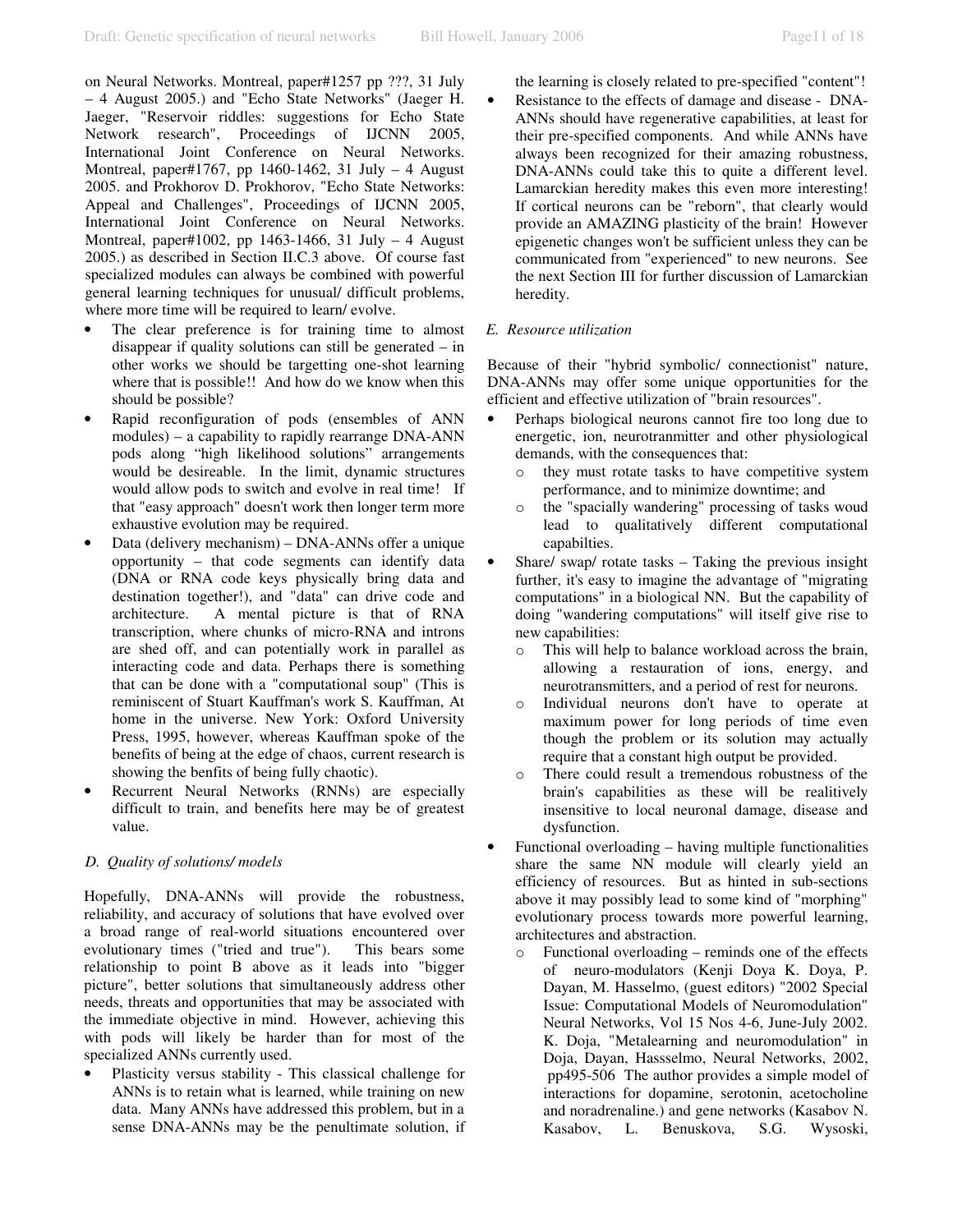"Computational neurogenetic modelling: Gene networks within neural networks" Proceedings of the International Joint Conference on Neural Networks, Budapest, IEEE,N. Kasabov, L. Benuskova, S.G. Wysoski, "A Computational Neurogenetic Model of a Spiking Neuron", Proceedings of IJCNN 2005, International Joint Conference on Neural Networks. Montreal, paper#1768, pp 446-451, 31 July – 4 August 2005. ), including a capacity for meta learning.

- Beyond merely "switching" between functionalities, the same NN module could simultaneously be part of many different "models" and processes.
- The ability to handle variable object inputs and problem types should be a characteristic that arises from functional overloading.
- DNA code overloading This is not the same as functional overloading for an ANN module as discussed in the previous point, but instead refers to the potential re-use of DNA coding for different purposes in different neurons, or for different computational processes in the same neuron.
	- o Given that there are 3.2 Gbp (base pairs) of amino acids in the human DNA – for any "program" of length x bp, what is the probability of finding the code on an individual's genome (assuming that there is some way of accessing all code on the genome). Clearly this relates to the length of x, given that the probability is 1.0 for one "legitimate" bp, and pretty well zero for  $x =$  length of the individual's entire genome.
	- o For code of "moderate length" (say 100,000 bps), there is probably a reasonable chance of finding code very close to that being sought, but that may have a few errors. So could "errors" result simply because of the convenience of using an approximate sequence of code, rather than from any change in the code or its expression?
	- o DNA code overloading provides for a way of "reinterpreting DNA" for a completely different application.

### *F. Non-linear dynamical systems modelling and control*

This author feels that RNNs, and especially those for control and Approximate Dynamic Programming, are a particularly important class of ANNs for which real advantages of DNA-RNNs must eventually be shown. Merely using DNA-ANNs as a pre-specification for ANNs is fine, but it doesn't give much more than simply what has already happened – many researchers over time creating highly specific and effective ANNs through a variety of approaches, and that activity will certainly continue. But the power of RNNs may be currently limited by the difficulties with training, evolving and applying them, and if DNA-RNNs, together with many other approaches to this challenge, could make substantive contributions in this area, then perhaps not only will it help with the implementation of current RNNs, but it may also contribute to the development of much more powerful RNNs. This is where the term "pod" is helpful, as defined in point II.C.7 above.

- Dynamic transitions and performance in non-stationary environments – Given that RNNs and their ensembles are characterised by recurrent feedback, how can one rapidly evolve systems that are robust with respect to non-stationary environments where changes may cascade in an unstable fashion through the RNN? DNA-RNN pods offer an opportunity to implement "selfmuting" or "self-stabilizing" mechanisms to reduce these problems, or conversely, to promote instability when that is required. Examples of issues in this area include:
	- o Dynamic transitions during learning/evolution and control actions - Current RNNs already learn how to do this quite well (as previously cited Puskorius and Feldkamp G.V. Puskorius , L.A. Feldkamp, "Decoupled extended Kalman filter training of feedforward kayered networks", International Joint Conference on Neural Networks. Seattle, vol. 1, pp771-777, 1991.,G.V. Puskorius , L.A. Feldkamp, "Extensions and enhancements of decoupled extended Kalman filter training", International Conference on Neural Networks, Houston, vol. 3, pp1879-1883, 1997., Wan and van der Merwe E.A. Wan and R. van der Merwe, "Chap 5: Dual Extended Kalman Filter Methods" and "Chap. 7: The Unscented Kalman Filter", in S. Haykin, (editor) Kalman Filtering and Neural Networks, Wiley Publishing,, 2001) , plus Kozma and Meyers R. Kozma, M. Myers, "Analysis of Phase Transitions in KIV with Amygdala During Simulated Navigation Control", Proceedings of IJCNN 2005, International Joint Conference on Neural Networks. Montreal, paper paper #1675, pp126-130, 31 July – 4 August 2005.). Naturally, it would be preferable that cycling through "pods" would be possible in real time.
	- o Searching problem/solution state space It may be desirable to "destabilize" ANNs to cycle through possible approaches to solving problems. An example might be chaotic searches through weightspace as a means of "parameter adjustement, or cycling through many "pods" of a very diverse set of ANNs, wherein each of these ensemblearchitectures is effective for different classes of problems. And if there isn't an easy solution on hand, then "strategically" building new "preconfigured ensemble-architectures" should be a capability of DNA-RNNs. This provides a "stategic" capability for DNA-RNNs, in that completely new approaches/ techniques/ concepts would arise, as might be appropriate for Approximate Dynamic Programming (ADP). Evolutionary theory, particle swarms, and chaos theory are examples of techniques for implementing searches that are at least partially randomized, and these can be used in combination with each other or in conjuction with gradient-based methods like BPTT.
	- o Variable object inputs/ problem types as with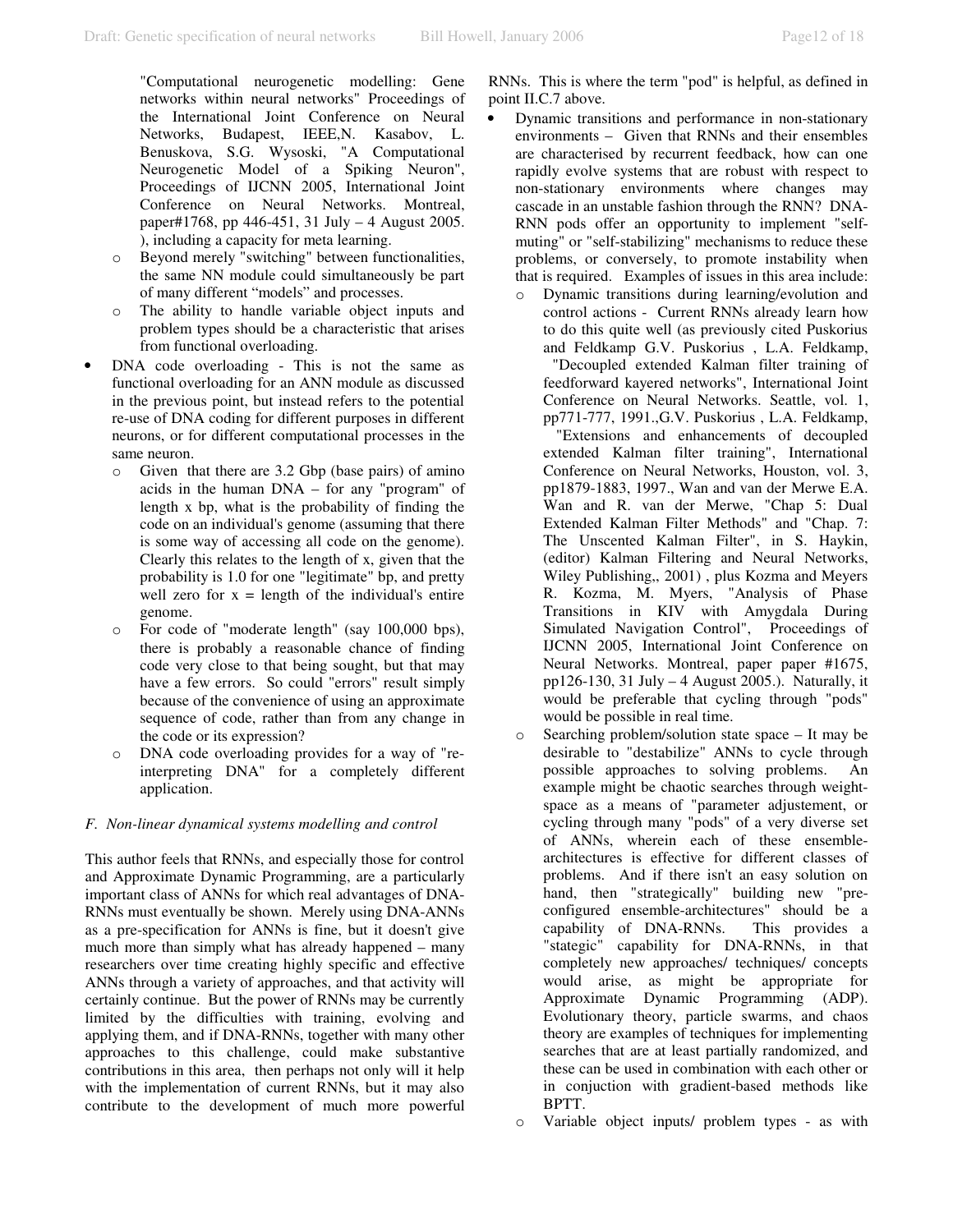functional overloading, it would be a useful capability if DNA-ANNs were designed to be able to use a different number of inputs, a variety of input "types" and missing data. Actually, that capability may be essential in many real-world situations, and its the sort of thing that is difficult to do in a general sense starting from a "blank slate".

- Instability-breaking Is it possible to "break through" the Lyapunov and Slotine J.-J.E. Slotine, W. Lohmiller, "Modularity, evolution, and the binding problem: a view from stability theory", Neural Networks, vol 14, 2001, pp137-145. criteria for stability constraints simply because the "behavior" of a DNA-RNN isn't "fixed? Can DNA-RNNs allow non-convex S matrices to provide stable short-term dynamics that enhance learning speeds and response times while ensuring a stable, robust, response?
- Ultimately, to use software programming analogies, perhaps what we are looking for are "strategies, design patterns, evolutionary principles, system engineering principles" to copy, create, and evolve DNA-RNN pods, and that these strategies would be provided as part of the "DNA code". What are the principles and means of more effectively evolving infrastructure and processes for meta-or-abstract level data / functions/ and processes?

### IV. THINGS TO PONDER, AND NOT JUST FOR DNA-ANNS

### *A. Symbolism*

What about an "aptitude" for symbolism by DNA-RNNs? Section III.F on non-linear dynamics and control and the description of "pods" in Section II.C.7 push this question further than its introduction in Section III.B "Higher levels of abstraction". Already, one might interpret "Context Discerning" properties of some RNNs (Santiago R.A. Santiago, "Context discerning multifunction networks: reformulating fixed weight neural networks", Poceedirngs of IJCNN 2004, International Joint Conference on Neural Networks. Budapest, paper# 1743, pp 189-194, 25-29 July 2004.) as being potentially a more powerful form of symbolism than some of the results of neuro-fuzzy or fuzzyneural systems. The latter sometimes end up with great numbers of rules, but not enough abstract (symbolic) meaning. Perhaps it is best not to have an exact or fuzzy description, but a rough, incomplete, and approximate symbolic answer that lends itself well to projecting or extrapolating to different situations, and to the "abductive reasoning" that was described earlier.

In the simple case, pods could simply be descriptors for the collection of "contexts" expressed by some RNNs. As one becomes more familiar with the capabilities and applications of pods, logic or meaning arises from one's experience in applying the pods.

"Logic is an emergent property" - This expression has been adapted from a saying for linguistics: "semantics is an emergent property". In keeping with the earlier points about symbolism, an "emergent logic" would help with explain-ability at a high level and the extrapolation of the capability of pods to new challenges, while there is still "computational truth" at the lower connectionist level. The hope is that the emergent logic/ symbolism would give rise to:

- clean abstractions of emergent, approximate logic versus the incomprehensible "reality in excessive detail" of connectionist systems that does not give people an intuitive understanding of a system;
- predictability and robustness of solutions that (like fuzzy systems in some respects) "surf over bumps and details" that might distract the training of very general, amorphous ANNs;
- greater functional/ mapping specificity perhaps the "emergent logic" of DNA-ANN pods will give them an advantage over general, "blank slate" ANNs for new types of problems that have some resemblance to those that the pods evolved with. This hope for "emergent logic" is similar to the general hope that DNA-ANNs will have an advantage over normal learning/ training approaches starting from "blank slate" ANNs, at least for the classes of problems that the DNA-ANNs have evolved for;
- ease of combining pods; and
- significant advances in the conceptual power of ANNs (as discussed earlier for pods in Section III.B).

Category theory is slowly showing some results for Adaptive Resonance Theory (ART) networks (Healy, Caudell et.al. M.J. Healy, R.D. Olinger, R.J. Young, T.P. Caudell, K.W. Larson, "Modification of the ART-1 Architecture Based on Category Theoretic Design Principles", Proceedings of IJCNN 2005, International Joint Conference on Neural Networks. Montreal, paper#1767, pp 1460-1462, 31 July – 4 August 2005. ), and although it may be too early to apply it to DNA-ANNs, it may be another, very distinct, approach to attaining powerful symbolism through connectionist architectures.

### *B. "Multiple personalities" (DNA-ANNs, not real people!)*

Consider a pod and its modular construction and multifunctional capabilities as discussed in Section III.A. If these capabilities are "organized" according to classes of problems or challenges, then one would want to "flip" from one context to another according to the current problem-solving environment and in order to explore different combinations to solve a problem. This would involve changes at every level on the pod(s), involving many changes in weights, connections, neuron behavior (transfer function) etc., and these changes might best be accomplished by a wholesale "flip" of the pod state. Borrowing terms from psychology, let's call these different states "behaviors" if they are relatively modest changes, and "personalities" if the states are radically different (for example, massive reconfiguration between different pods).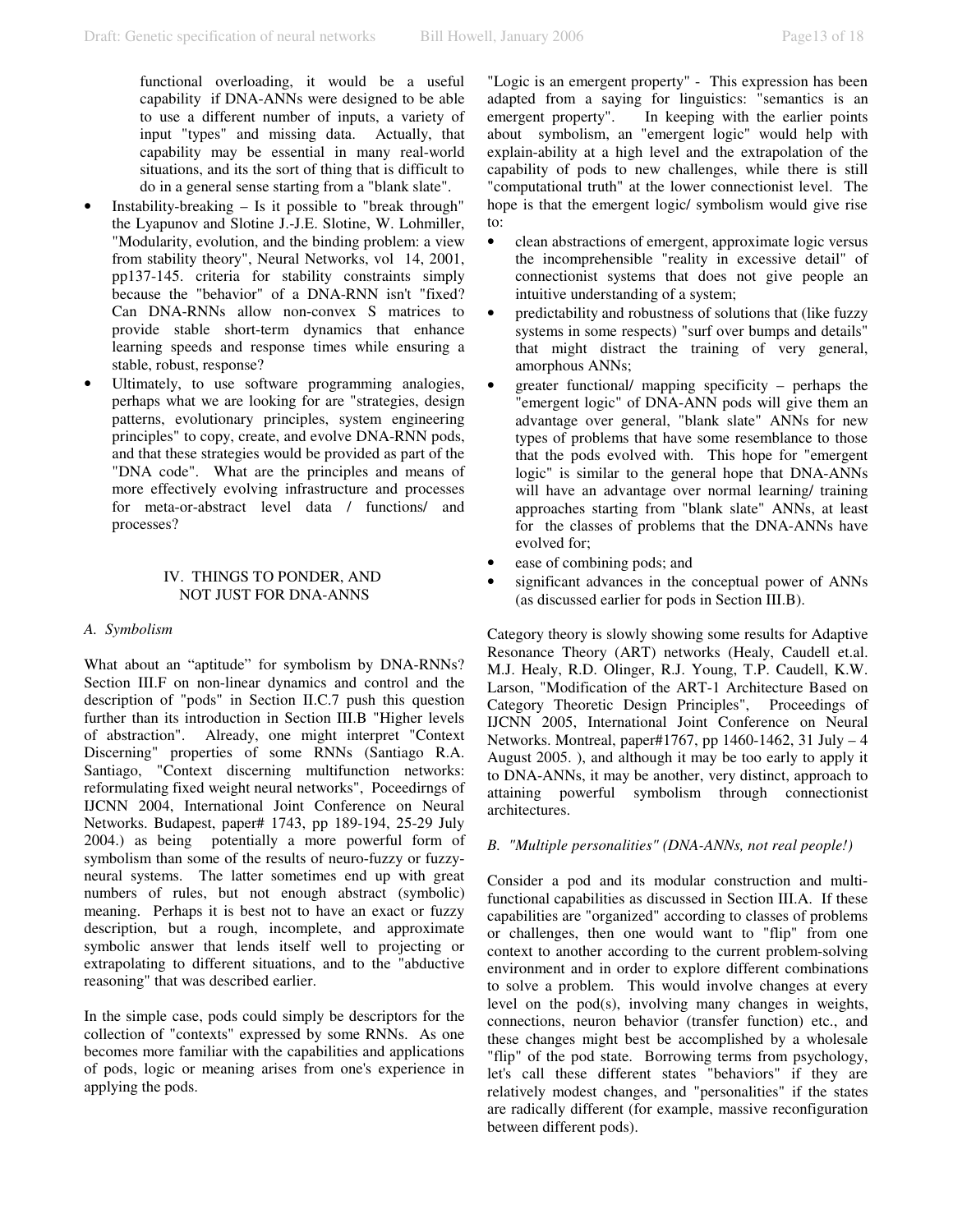What we hope, as described in the last Section III.B, is to develop ways to effectively decompose and modularize problems – and ways to flip quickly between behaviors and, if necessary, personalities, but how does one reconstruct novel, complex solutions? Can this be done quickly? Perhaps this is another question that might lead into Classical AI or Design Patterns and other conventional software methodologies, but my feeling is that connectionist approaches will have much to offer before passing purely to the symbolic level, and work on ANN hierarchies may help develop tools for this (refer back to Section II.A.6 for a similar issue). Perhaps a very compact set of tools will evolve from that, as with the general power of backpropagation and Hebbian learning for ANN training.

However they arise, once "collectivities of behavior" have been established which are appropriate for a wide range of environmental circumstances, it may be relatively easy to "collapse" into the appropriate behavior or personality. This process brings to mind Walter Freeman's hypothesis of stochastic chaos in the brain W.J. Freeman, "Stochastic Chaos Versus Deterministic Chaos: A Case for Analog Versus Digital Embodiment of Devices for Pattern Recognition", Proceedings of IJCNN 1999, International Joint Conference on Neural Networks. Washington, DC, paper#3012, 10-16 July 1999., and jumping rapidly from one attractor basin to another.

But in thinking back to ANNs in general, but especially the comments of Santiago and Lendaris in Section II.C.5, there is certainly no reason to believe that the behaviors and personalities have to be discrete states, although some may be so. And looking back to Section III.A one should expect that an apparently infinite set of behaviors and personalities would arise from "small-world universal function approximation" capability of a surprisingly small set of "pods". Pinker also made comments along these lines (S. Pinker, The blank slate, New York: Penguin Books, 2003. Pinker's book provides a much broader and deeper analysis of many of the concepts discussed in tgis paper. p36,39,40). Furthermore, this phenomenal flexibility and plasticity doesn't prevent the core genetic set of behaviors and personalities from re-emerging, nor any of the learned/ evolved intermediate (possibly Lamarckian) forms.

## *C. Lamarckian heredity and multiple inheritance*

Lamarckian heredity is understood here to mean changes in DNA code or its "express-ability" which occur during an individual's life through learning or adaptation, and which may or may not be passed on to the next generation. This contrasts with the normal biological process of Mendelian heredity, where DNA coding or its expression are assumed to change only at conception (and from mutations, or errors during normal cell division). Both are still components of Darwin's general theory evolution – as with punctuated evolution etc.. Further thoughts on this topic include:

In non-biological domains Lamarckian heredity has always been there, but goes by different names (eg education, organizational change/ development and management theories and fashions). In each of these areas, lessons learned ARE passed to the next generation of employee, spin-off companies, other countries looking for a constitutional framework etc. Lamarckiansytle co-evolution is particularly evident in competitive marketplaces. ;

- Does Lamarckian heredity apply biologically? Epigentic changes for the functioning of the mind during an individual's life are discussed in several references (Marcus G. Marcus, The birth of the mind: how a tiny number of genes creates the complexities of human thought, New York: Basic Books, 2004. This book (along with Pinker's "Blank slate") is an essential read, and its concepts and Marcus' current work are a basis for the current paper., Meaney I.C.G Weaver, N. Cervoni, F.A. Champagne, A.C. D'Alessio, S. Sharma, J.R. Seckl, S. Dymov, M. Szyf, M.J. Meaney, "Epigenetic programming by maternal behavior". Nature Neuroscience vol 7, no8, Aug. 2004, pp847-854M.J. Meaney, M. Szyf, "Maternal care as a model for experience-dependent chromatin plasticity?". Trends in Neurosciences, Vol.28 No.9 September 2005.), but there still does not appear to be adequate direct evidence for multi-generational changes. It's still very early though, and the toolsets for studying this subject are improving rapidly.
- However, it's interesting to consider constraints with the genome. Mitochondrial DNA is completely separate from nuclear DNA, and it doesn't change through sexual mixing of coding. Perhaps here the life-threatening constraints (and requirement for optimal or competitive use of energy) are too severe to allow for much diversity. Somewhat less severe, but still high constraints on diversity might apply to critical functions (organs, the heart etc). But many features aren't particularly critical within certain bounds (height, weight), and cosmetic features are only loosely constrained, and indeed might be purposefully variable as indicated by much higher mutation rates for some of these features in some organisms. Pushing this to the ultimate extreme, it would seem that abstract thinking would be extremely free to mutate, crossover, and to undergo Lamarckian hereditarial changes, as redundancy could handle dysfunctional "pods", and great diversity would have a good chance of still being useful in some manner.
- Lamarckian advantage Consider for a moment the impact of Lamarckian heredity for the brain and thought. Passing on even small doses of learned or evolved pods (whether epigentic or DNA code, whether data, structure or process), could be of incredible advantage to a population. This applies especially to where the new mental capability is highly dependent on pod structure (architecture, weights etc) that enable certain types of learning or mental capabilities much more than if an individual didn't posses thos capabilities.
- Explosion of mental complexity Think back to John Mattick's comments regarding an explosion of complexity in the physiology of life, perhaps due to non-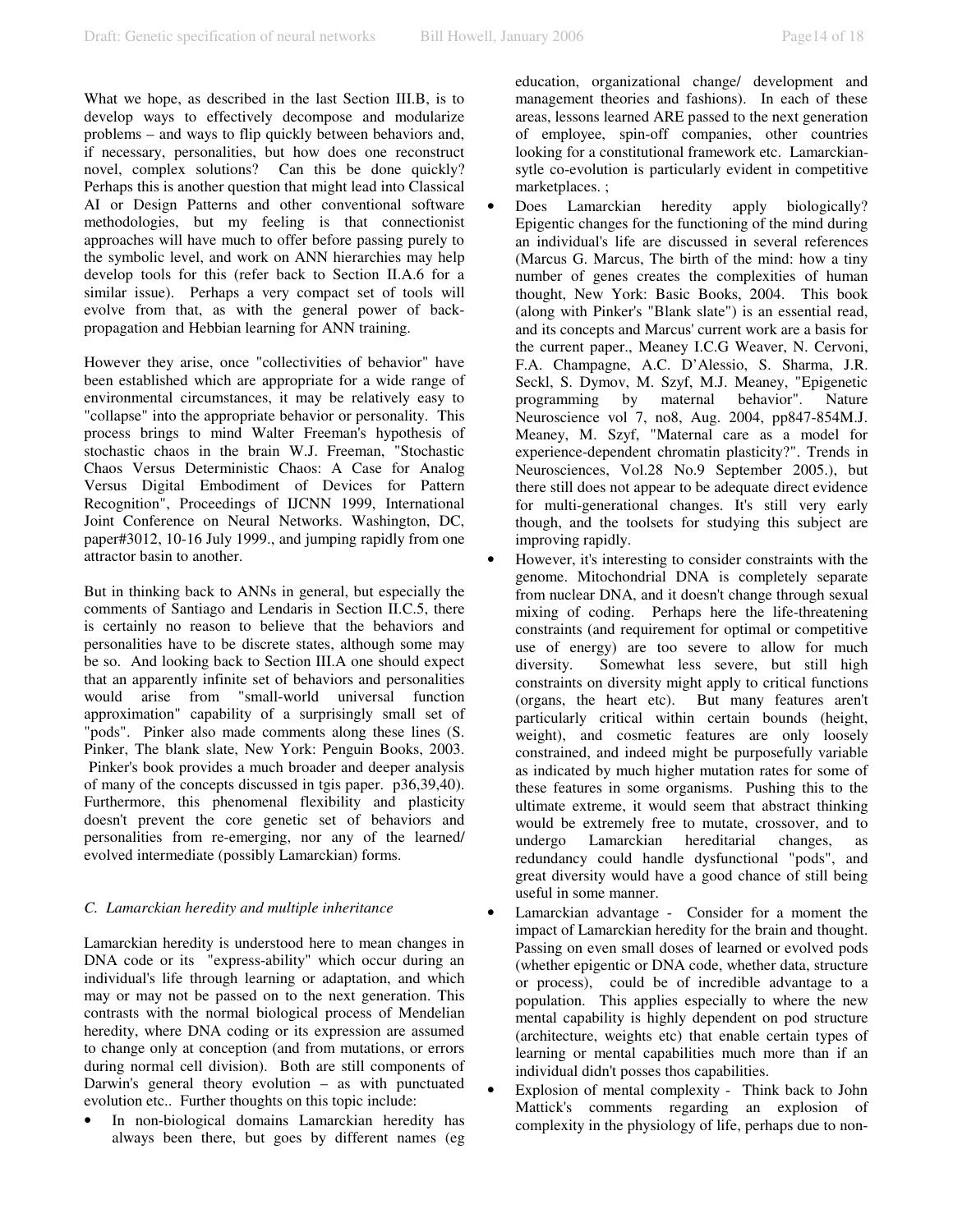protein-coding DNA (npcDNA). Did humans goes through something similar 40 to 100 kyear ago with language and other intellectual and social capabilities? Has this happened several times in history (over the last 7 to 8,000 years) in different regions?

- Perhaps by taking a Lamarckian perspective, we can push the frontiers of evolutionary theory (and not just Lamarckian heredity concepts).
- A pod may become a "member" of many systems/ classes at the same time, sort of like multiple inheritance, but this is more like a multiple allegiance, or floating allegiance.
- Lamarckian heredity allows great flexibility, but in the end may not differ much from learning/ evolving ANNs unless the inheritance can be easily passed to other DNA-ANNs. Migrating pods from one DNA-ANN to another might be very difficult in general.

### *D. Co-expressed "DNA" – data, function, and process*

Section III.E introduced the potential capability of "DNA code overloading" for DNA-ANNs, wherein the same "DNA" code could have different functionality for different neurons, functions, processes (and by extension for different behaviors and personalities). We can take this idea further using by "visually" considering the opportunities presented when "RNA" and "micro-RNA" segments are present for short times in the nucleus in normal biology. The central theme of this paper is to metaphorically assume that "junk DNA" can have a more direct "programming" role than merely being "assembly language programming" for proteins or providing the immediate regulation of protein production. Moreover, that theme when extended to DNA-ANNs also assumes that the information-processing activities can also more or less directly influence "DNA" expression – in other words it may launch other "DNA" code or access data of sorts.

So what are the opportunities presented when "DNA code" (RNA in the case of biology) is floating around during the expression of a code segment, and different pieces of that "floating code" could simultaneously be related to data, function, or process, and it is clearly correlated with the current DNA being expressed? In a biological sense one would assume that the bits are broken down to be re-used for regular cell biology. But if they are present long enough to be useful, the opportunities are intriguing.

Massive parallelism and recurrency are obvious potential properties of such a "combinatorial soup", but there is more to it. In a sense, any "bits" could potentially be interpreted EITHER as data, function or processes, or some programming concepts that is a blend of them all (and beyond Object Oriented Programming (OOPS)), and where all bits have the potential for interacting with one another.

There could be, for example, a data/code delivery mechanism wherein code segments, which are tags or code keys in and of themselves (by whole or by part), can "diffusively" seek other tags, creating self-assembly code.

# E. *Mindcode*

This subsection is pure speculation and fantasy, but I think that it is a useful fantasy to drive lines of investigation and to maintain an awareness of the types of results that we should be looking for with modern genetics and the brain, as it is easier to find something when you are looking for it, or for something like it.

> *"Given that computer code is used to program computers, then mindcode..."*

The perspective here isn't to "program" a child/adult brain by some external means, but rather to be able to interpret "junk DNA" coding (and other sources of coding such as epigenetics) that may define the basis of our brains from conception. What might such code tell us about ourselves and our history that is different from current psychology, sociology, anthropology, management theory, economics?

How might one read such mindcode? Will it clarify concepts that we do not yet understand? Will it lead us to new concepts that we don't yet even know exist? Or will it be impenetrable to a long time into the future?

It is NOT assumed that we will find a common "language" for MindCode, but rather that it may vary radically according to neuron types, connections, functionality and brain regions. Possibly, the active language might change from one instant in time to the next. Perhaps in some respects some of the MindCode will possess characteristics of human language (obviously coding for language will!) in its manner of operation more than present-day computer coding. In other words, as with semantics the meaning of segments of "MindCode" may not be unique or stable. While there isn't a basis for believing that MindCode should be this "fluid", given the continuous surprises we discover in the brain, it is not safe to be too comfortable that our computer programming metaphor will be anything close to the capabilities and power of what is really going on. More likely, the metaphor will be a temporary crutch, and the crutch will be quickly replaced based on what we learn from the brain, and so on iteratively.

Given that a great deal has already been done with linguistics, perhaps this is a starting point for beginning to understanding "Mindcode", if it exists, and if it can be found.

### *F. The dangers of metaphorical or abductive reasoning*

There is a heavy application of abductive (or metaphorical) reasoning in this paper in going from biology to DNA-ANNs and visa versa. It is important to keep in mind that abductive (or metaphorical) reasoning can be misleading – saying that something is "like" something else can greatly help initial understanding and the selection of toolsets, but even subtle differences between a subject and its metaphor can mean that we shouldn't have too much confidence in the metaphor. That is certainly the case in this paper, as metaphors for programming, neurology, and genetics are liberally used.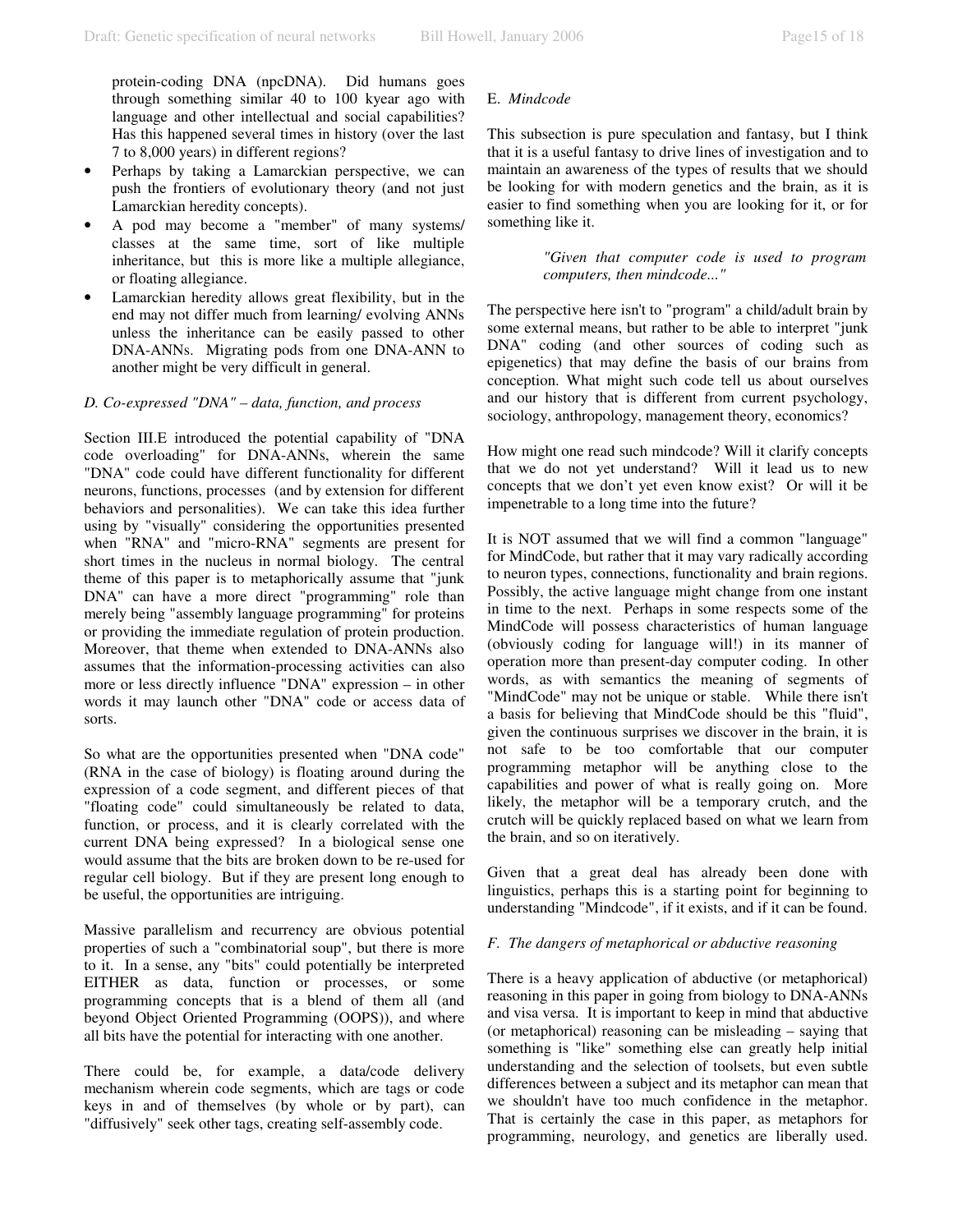Moreover, as stated immediately above it is likely that what is really going on in the brain is far ahead of computer science concepts and other or new areas of research, and that radical changes in thinking will occur more or less regularly for a long time to come. This process will be an inspiration for ongoing revolution in the humanities. That certainly implies that the concepts in this paper are also at best only a stopover in conceptual terms. We have barely even started yet.

### V. CONCLUSION

The chief potential advantage of DNA-ANNs may be the ease and rapidity of evolving and training robust "pods" (genetically pre-specified core of DNA-ANN ensembles, and ensembles of ensembles, with a capability for further learning and evolution) for very diverse and non-stationary environments. There may be an especially important role for DNA-RNNs in controls and Approximate Dynamic Programming. However, many of these capabilities could easily be part of an RNN design package for an "RNN ensemble design engineer", so it's not clear if the incorporation of "DNA" into ANNs will really add much to the "hand-crafted evolution" that has always occurred with human scientific and engineering endeavors.

Clearly, approaches to specifying DNA-ANN "pods" are the second priority, drawing from a rich population of existing ANNs (general and highly specialized), and creating/ evolving new compact pods and means for their integration. To be really useful, means are required of evolving largescale DNA-ANN pods over a very large and diverse population of benchmark problems.

There is also a critical need to better understand the meaning of, and to find appropriate tools for, evolving and training pods at higher and higher levels of abstraction (meta-levels) – one can't help thinking that at some point this transitions into the symbolics of Artificial Intelligence (AI).

Finally, the overall vision of this paper is on the retention of a vast set of DNA-ANN tools and methods because reliable and robust approaches to highly varied problems will likely require a rich environment of evolved, proven tools, very much as implied by Minsky's quote in Section II.A.2. The issue becomes not one of finding a "grand unified field theory" of problem solving at this very early stage of the development of ANNs, but to evolve effective ways of coordinating a variety of these DNA-ANN methodologies to work together at different levels of abstraction.

### ACKNOWLEDGEMENTS

*This paper does not present any radically new concepts, but instead presents the established concepts of others in a specific, stylistic manner. The author would like to thank Nik Kasabov, Director of KEDRI at the Ontaga College of the Aukland University of Technology, who initiated discussions and work in this area, and Gary Marcus of New*

*York University for several references of particular importance to this topic, including his book "The birth of the mind". John Mattick, Steven Pinker, Danil Prokhorov, Lee Feldkamp, Guang-Bin Huang, and Herbert de Jaeger, Steven Grossberg, and John Taylor were also important influences, and the references list many others. Thanks to John Mielke for the Michael Meaney references.*

The views expressed in this paper are personal and speculative. They are in no way related to the research, policies, viewpoints, and programs of my current employer, the Canadian federal government department "Natural Resources Canada". The author is unaware of any work underway or planned in this area within the Canadian federal government at this time.

### **REFERENCES**

- [1] J.A. Anderson, E. Rosenfeld, (editors) *Talking nets: An oral history of neural networks*. Cambridge, MA USA: Bradford Books, 1998. This book provides an excellent context to early ANN research. This includes several references to the work of McCulloch&Pitss (eg W. McCulloch, W. Pitts, "A logical calculus of ideas immanent in nervous activity", 1943, reprinted in Neurocomputing.) and many other early researchers and how their thinking developed.
- [2] P.J. Werbos, *The roots of backpropagation: from ordered derivatives to neural networks and political forecasting*, New York: John Wiley & Sons:1994. The book includes Werbos' Harvard PhD thesis from 1974.
- [3] D. Parker, "Learning logic", *Invention report S81-64, File 1*, Office of Technology Licensing, Stanford University, 1982.
- [4] Y. LeCun, "Une procedure d'apprentissage pour reseau a seuil asymmetrique (a Learning Scheme for Asymmetric Threshold Networks)," in *Proceedings of Cognitiva 85*, Paris, pp. 599-604, 1985.
- [5] D.E. Rummelhart, G.E. Hinton, R.J. Williams, "Learning internal representations by error propagation", In J.L. McClelland, D.E. Rummelhart, & the PDP Research Group, *Parallel distributed processing, explorations in the microstructure of cognition,* Cambridge: MIT Press, 1986.
- [6] G.A. Carpenter, S. Grossberg, (editors) *Pattern recognition by selforganizing neural networks*, London: Bradford Book, MIT Press, 1991. This book provides an excellent history of the ART architecture, as well as work by other early leaders in the neural network field.
- [7] T. Kohonen, refer to J.A. Anderson, E. Rosenfeld, (editors) Talking nets: An oral history of neural networks. Cambridge, MA USA: Bradford Books, 1998. This book provides an excellent context to early ANN research. This includes several references to the work of McCulloch&Pitss (eg W. McCulloch, W. Pitts, "A logical calculus of ideas immanent in nervous activity", 1943, reprinted in Neurocomputing.) and many other early researchers and how their thinking developed. and G.A. Carpenter, S. Grossberg, (editors) Pattern recognition by self-organizing neural networks, London: Bradford Book, MIT Press, 1991. This book provides an excellent history of the ART architecture, as well as work by other early leaders in the neural network field. for the context in which Kohonen developed Self Organizing Maps (SOMs).
- [8] G. Marcus, *The birth of the mind: how a tiny number of genes creates the complexities of human thought*, New York: Basic Books, 2004. This book (along with Pinker's "Blank slate") is an essential read, and its concepts and Marcus' current work are a basis for the current paper.
- [9] J.S. Mattick, "Challenging the dogma: the hidden layer of nonprotein-coding RNAs in complex organisms" *BioEssays*, vol 25 pp930-939, Oct. 2003
- [10]N. Kasabov, L. Benuskova, S.G. Wysoski, "Computational neurogenetic modelling: Gene networks within neural networks" *Proceedings of the International Joint Conference on Neural Networks*, Budapest, IEEE, paper #1384, 2004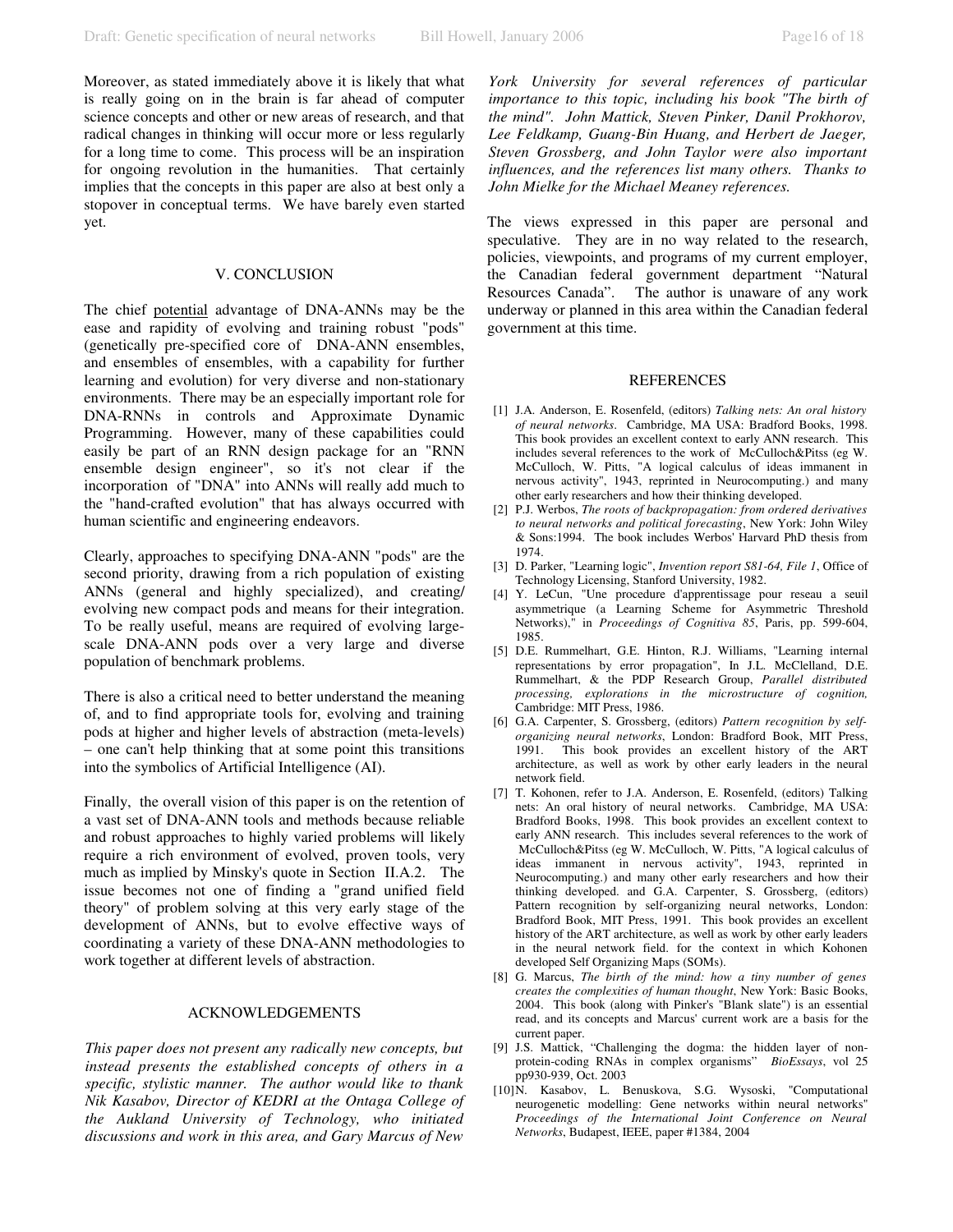- [11]N. Kasabov, L. Benuskova, S.G. Wysoski, "A Computational Neurogenetic Model of a Spiking Neuron", *Proceedings of IJCNN 2005, International Joint Conference on Neural Networks.* Montreal, paper#1768, pp 446-451, 31 July – 4 August 2005.
- [12]R. Xu, D.C. Wunsch II, "Gene Regulatory Networks Inference with Recurrent Neural Network Models" *Proceedings of IJCNN 2005, International Joint Conference on Neural Networks.* Montreal, paper#1728, pp286-291, 31 July – 4 August 2005.
- [13]R. Storjohann, G.F. Marcus, "NeuroGene: Integrated simulation of gene regulation, neural activity and neurodevelopment", *Proceedings of IJCNN 2005, International Joint Conference on Neural Networks.* Montreal, paper#1646, pp428-433, 31 July – 4 August 2005.
- [14]W.N. Howell, Presentation, Workshop on Computational Neuro-Genetic Modelling, *International Joint Conference on Neural Networks 2006,* Montreal,, presentation available from author.
- [15]B.F. Vanyushin, N.A. Tushmalova, L.V. Gus'kova, "Methylation of brain DNA as an index of participation of the genome in mechanisms of individual acquired memory", *Doklady Akademii Nauk SSSR*, vol219, pp742-744, November 1974. translated by Plenum Publishing, New York, 1975.
- [16]F. Crick, "Memory and molecular turnover", *Nature*, vol312, p101, 1984.
- [17]R. Bergin, "DNA as a basis for acquired long-term memory in neurons", *Medical Hypothesis*, vol 50, pp451-455, 1998.
- [18]S. Pena de Ortiz, Y.I. Arshavsky, "DNA recombination as a possible mechanism in declarative memory: a hypothesis", *Journal of Neuroscience Research*, vol63, pp72-81, 2001.
- [19]R.J. Greenspan, "RNA and memory: from feeding to localisation", *Current Biology*, vol13, ppR126-127, 18Feb. 2003.
- [20]A.H.F.M. Peters, D. Schubeler, "Methylation of histones: playing memory with DNA", *Current Opinion in Cell Biology*, vol17, pp230-238, 2005.
- [21]D.H. Adams, "Triplet code-indepenent programming of living systems organisation by DNA: the link with intelligence and memory", *Medical Hypothesis*, vol44, pp419-427, 1995.
- [22]J-P. Thivierge, E. Balaban, "Faithful Retinotopic Maps with Local Optimum Rules, Axonal Competition, and Hebbian Learning", *Proceedings of IJCNN 2005, International Joint Conference on Neural Networks.* Montreal, paper#1491, pp2760-2765, 31 July – 4 August 2005.
- [23] J.S. Mattick, "The hidden genetic program of complex organisms", *Scientific American,* pp60-67 Oct. 2004. See also http://imbuq.edu.au/groups/mattick
- [24]G. Ast, "The alternative genome" *Scientific American*, vol 292 issue 4, Apr. 2005, pp58-65
- [25]S.R. Eddy, "Non-coding RNA genes and the modern RNA world" Nature Reviews Genetics, vol 2, pp 919-929, Dec. 2001
- [26]W.W. Gibbs, "The unseen genome: Gems among the junk" Scientific American, vol 289 no 5, Nov. 2003 pp46-53
- [27]J. Kim, A. Krichevsky, Y. Grad, G.D. Hayes, K. Kosik, G.M. Church, G. Ruvkun, "Identification of many microRNAs that copurify with polyribosomes in mammalian neurons" *PNAS* vol 101 no 1, 06Jan04, pp360-365.
- [28]G. Storz, "An expanding universe of noncoding RNAs" *Science*, vol 296 pp 1260-1263, 17May02
- [29]D.B. Fogel, (editor) *Evolutionary computation: The fossil record: Selected readings on the history of evolutionary algorithms.* Piscatoway, NJ: IEEE Press, 1998
- [30]M. Minski and S. Papert, *Perceptrons*, MIT Press, Cambridge, MA, 1969.. Quoted by Emil M. Petriu, "Neural Networks: Basics" (tutorial) ttp://ebrains.la.asu.edu/~jennie/tutorial/Emil\_M\_Petriu.pdf
- [31]S. Pinker, *The language instinct: how the mind creates language*, New York: William Morrow & Company, 1994, Perenniel Classics edition, 2000.
- [32]N. Chomsky, as quoted in Pinker 1994
- [33]N. Kasabov, abstract for WCCI06 special session on Computational Neuro-Genetc Modelling (CNGM): http://www.wcci2006.org/WCCI-Web\_Special\_Session.html]:
- [34]S. Pinker, *The blank slate*, New York: Penguin Books, 2003. Pinker's book provides a much broader and deeper analysis of many of the concepts discussed in tgis paper.
- [35]I.C.G Weaver, N. Cervoni, F.A. Champagne, A.C. D'Alessio, S. Sharma, J.R. Seckl, S. Dymov, M. Szyf, M.J. Meaney, "Epigenetic programming by maternal behavior". *Nature Neuroscience* vol 7, no8, Aug. 2004, pp847-854
- [36]M.J. Meaney, M. Szyf, "Maternal care as a model for experiencedependent chromatin plasticity?". *Trends in Neurosciences*, Vol.28 No.9 September 2005.
- [37]N. Kasabov, Abstract for Special Session on Computational Neuro-Genetic Modelling, *International Joint Conference on Neural Networks 2005*, http://faculty.uwb.edu/ijcnn05/Special-Sessions/02\_Kasabov\_-\_neuro-genetic\_modelling.htm
- [38]K. Doya, P. Dayan, M. Hasselmo, (guest editors) "2002 Special Issue: Computational Models of Neuromodulation" *Neural Networks*, Vol 15 Nos 4-6, June-July 2002.
- [39]K. Doja, "Metalearning and neuromodulation" in Doja, Dayan, Hassselmo, *Neural Networks,* 2002, pp495-506 The author provides a simple model of interactions for dopamine, serotonin, acetocholine and noradrenaline.
- [40]W.J. Freeman, "Stochastic Chaos Versus Deterministic Chaos: A Case for Analog Versus Digital Embodiment of Devices for Pattern Recognition", *Proceedings of IJCNN 1999, International Joint Conference on Neural Networks.* Washington, DC, paper#3012, 10-16 July 1999.
- [41]G. Szekely, M.L. Padgett, G. Dozier, T.A. Roppel, "Odor detection using pulse coupled neural networks", *Proceedings of IJCNN 1999, International Joint Conference on Neural Networks*. Washington, DC, paper #3041, 10-16 July 1999.
- [42]J.W. Brown, D. Bulloch, S. Grossberg, "How laminar frontal cortex and basal ganglia cicuits interact to control planned and reactive saccades", *Neural Networks*, vol 17, 2004, pp471-510.
- [43]Editorial, "Modelling the brain: grey matter, blue matter", *Economist*, 11 June 2005, pp75-76. See also http://bluebrainproject.epfl.ch/
- [44]T.W. Berger, J.J. Granacki, V.Z. Marmarelis,A.R. Tanguay, S.A. Deadwyler, G.A. Gerhardt, "Implantable Biomimetic Electronics as Neural Prostheses for Lost Cognitive Function", *Proceedings of IJCNN 2005, International Joint Conference on Neural Networks.* Montreal, paper #1745 pp 3109-3114, 31 July – 4 August 2005.
- [45]M. Humayan, D. Yanai, R.J. Grenberg, J. Little, B.V. Mech, M. Mahadevappa, J.D. Weiland, G.Y. Fujii, E. DeJuan, "Clinical results with the model 1 IRP implant", *Proceedings of IJCNN 2005, International Joint Conference on Neural Networks.* Montreal, Plenary presentation, 31 July – 4 August 2005.
- [46]R. Eckhorn, M. Eger, M. Wilms, T. Schanze, "Information transmission from a retina implant to the cat visual cortex", *Proceedings of IJCNN 2004, International Joint Conference on Neural Networks.* Budapest, paper #1334, 2004.
- [47]N.R. Taylor, J.G.Taylor, "Learning to Generate Temporal Sequences by Models of Frontal Lobes", *Proceedings of IJCNN 1999, International Joint Conference on Neural Networks*. Washington, DC, paper #563, 10-16 July 1999.
- [48]J. Taylor, "Neural Networks of the Brain: Their Analysis and Relation to Brain Images", *Proceedings of IJCNN 2005, International Joint Conference on Neural Networks.* Montreal, paper #1410, pp1603-1608, 31 July – 4 August 2005.
- [49]R. Hecht-Nielson, "A theory of thalamocortex", In *Computational models for neuroscience: human cortical information processing*, London: Springer-Verlag, pp 85-124, 2003.
- [50]S. Grossberg, G.A. Carpenter, B. Ersoy, "Brain categorization: learning, attention, and conciousness", *Proceedings of IJCNN 2005, International Joint Conference on Neural Networks.* Montreal, paper #1287, pp1609-1614, 31 July – 4 August 2005.
- [51]W.L. Dunin-Barkowski, S.N. Markin, L.N. Podladchikova, D.C. Wunsch, "Climbing fibre Purkinje cell twins are found", *Proceedings of IJCNN 1999, International Joint Conference on Neural Networks*. Washington, DC, paper #444, 10-16 July 1999.
- [52]T.M. Martinetz, K.J. Schulten, "A neural gas model learns topologies", *Artificial Nerual Networks*, pp397-402, 1991.
- [53]P.A. Estevez, C.J. Figueroa, K. Saito, "Cross-entropy approach to data visualization based on the neural gas network", *Proceedings of IJCNN 2005, International Joint Conference on Neural Networks.* Montreal, paper #1585, pp2724-2729, 31 July – 4 August 2005.
- [54]N. Kasabov, *Evolving connectionist systems: Methods and applications in bioinformatics, brain study, and intelligent machines*, London, UK: Springer-Verlag, 2003.
- [55]G-B Huang, Q-Y Zhiu, C-K Siew, "Extreme learning machine: A new learning scheme of feedforward neural networks" *Proceedings of IJCNN 2004, International Joint Conference on Neural Networks.* Budapest, paper# 1220, pp 985-990, 25-29 July 2004.